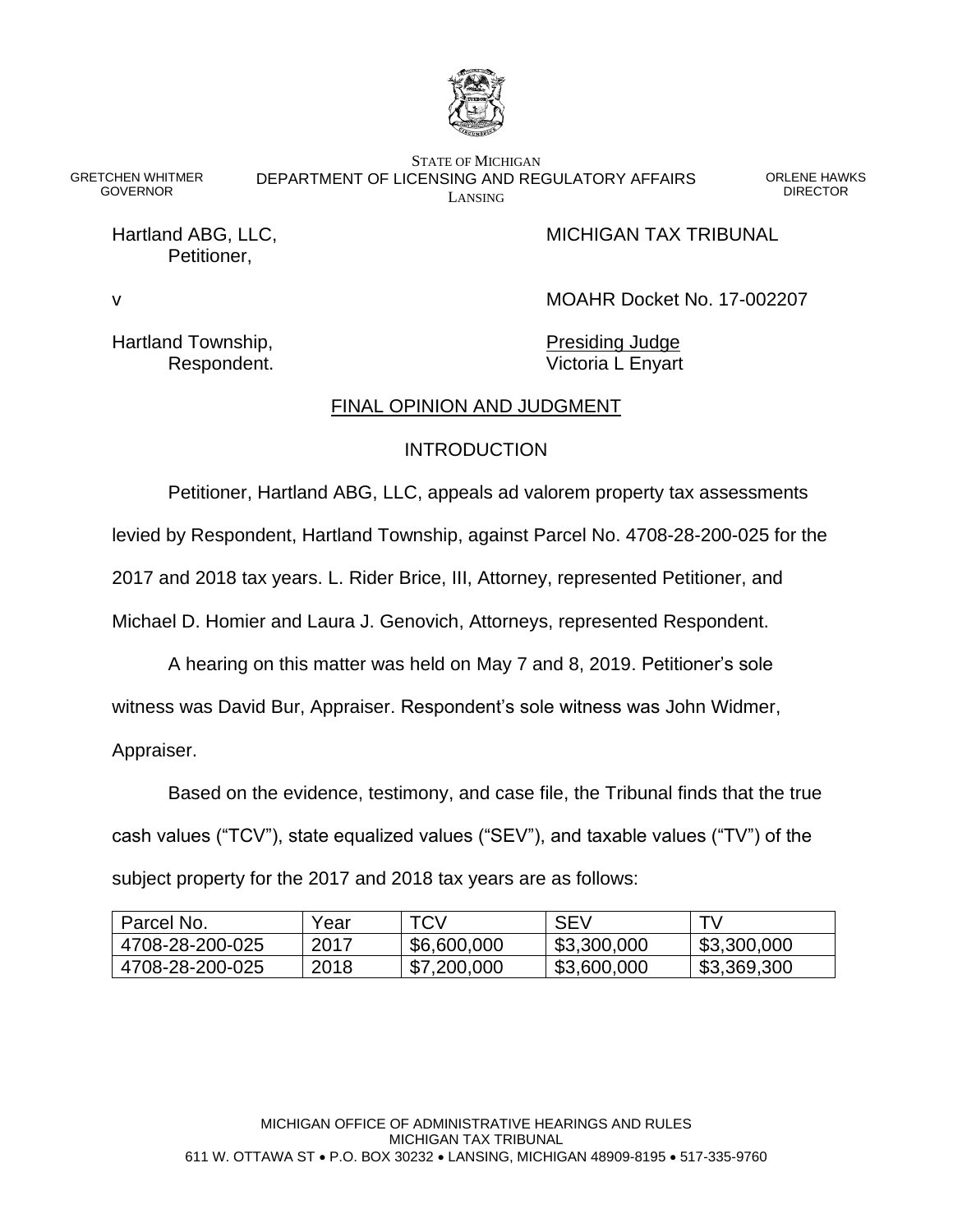## MOAHR Docket No. 17-002207 Page 2 of 34

The value on the assessment roll is:

| Parcel No.      | Year | <b>TCV</b>  | <b>SEV</b>  |             |
|-----------------|------|-------------|-------------|-------------|
| 4708-28-200-025 | 2017 | \$6,932,000 | \$3,466,000 | \$3,466,000 |
| 4708-28-200-025 | 2018 | \$7,015,200 | \$3,507,600 | \$3,507,600 |

# PETITIONER'S CONTENTIONS

Petitioner contends that the subject property has been improperly valued at more than 50% of the property's fair market value, based on an appraisal prepared by David Bur, MAI. Petitioner utilized a -15% adjustment for both the Sales and Income approach is due to deed restrictions.

# PETITIONER'S ADMITTED EXHIBITS

- P-1 Agreement of Sale, dated June 21, 2016
- P-2 Assignment of Agreement of Sale, dated June 22, 2016
- P-3 Covenant Deed, dated February 17, 2017
- P-4 Appraisal by David Bur, MAI
- P-5 Appraisal Correction Page for Appraisal Page 66
- P-6 Appraisal Correction Page for Appraisal Page 85
- P-7 Hartland Township Zoning Ordinance, Section 4.38
- P-8 Hartland Township Zoning Ordinance, Section 4.46
- P-9 News Article about Subject Property, dated March 2, 2017
- P-10 Listing for Subject Property asking price \$5.5 million, (\$31.20 per square foot) for

176,311 square feet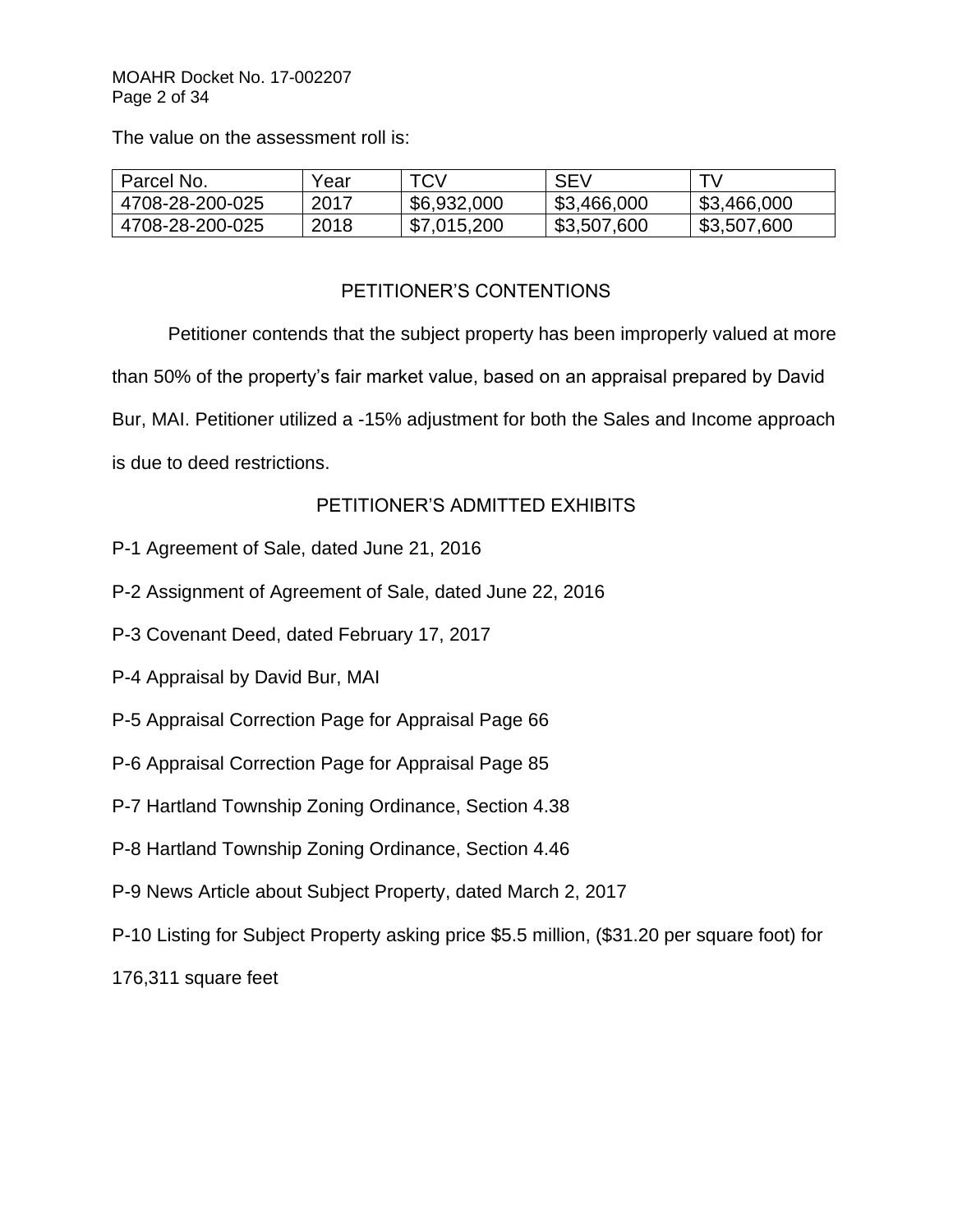## PETITIONER'S WITNESS

Petitioner's witness was David Bur, MAI. Mr. Bur prepared Petitioner's valuation disclosure in this proceeding. The parties stipulated to his expertise as an appraiser, and he was so admitted.

Upon direct examination, Mr. Bur began by identifying two errors in his report that did not affect his value conclusion.<sup>1</sup> Mr. Bur testified that the report relied in part upon restrictions recorded in the 2016 transfer, which restricted or otherwise precluded the property's being used for the following purposes for a period of 25 years: grocery store or supermarket; wholesale club; discount department store; pharmacy; or gaming activities. Further, the property is permanently restricted from being used for adult business or bar/nightclub activities.<sup>2</sup> He testified that these restrictions impact the property's marketability because a typical buyer for this type of property would be a discount department store, wholesale club, or grocery store.<sup>3</sup> Additionally, the subject building's depth reasonably restricts its marketability to small tenants. He testified that the subject's marketability was also impacted by only 30,000 people living within five miles of the subject, which is the radius from which a typical big-box retailer draws its customers. Household income in the area is higher than average. Most of the site is set back from Highland Road, and the site is not visible from U.S. 23.<sup>4</sup> Blaine Road has more frontage than M-59 and was used as the primary frontage.

The subject improvement was designed to be a single-tenant big-box retail store. It was built in 2009 and is well-maintained. It features high ceilings and has outdoor

- <sup>2</sup> Tr7 at 14-16.
- <sup>3</sup> Tr7 at 17-18.

<sup>&</sup>lt;sup>1</sup> See Transcript ("Tr") at 12-13.

<sup>4</sup> Tr7 at 18-21.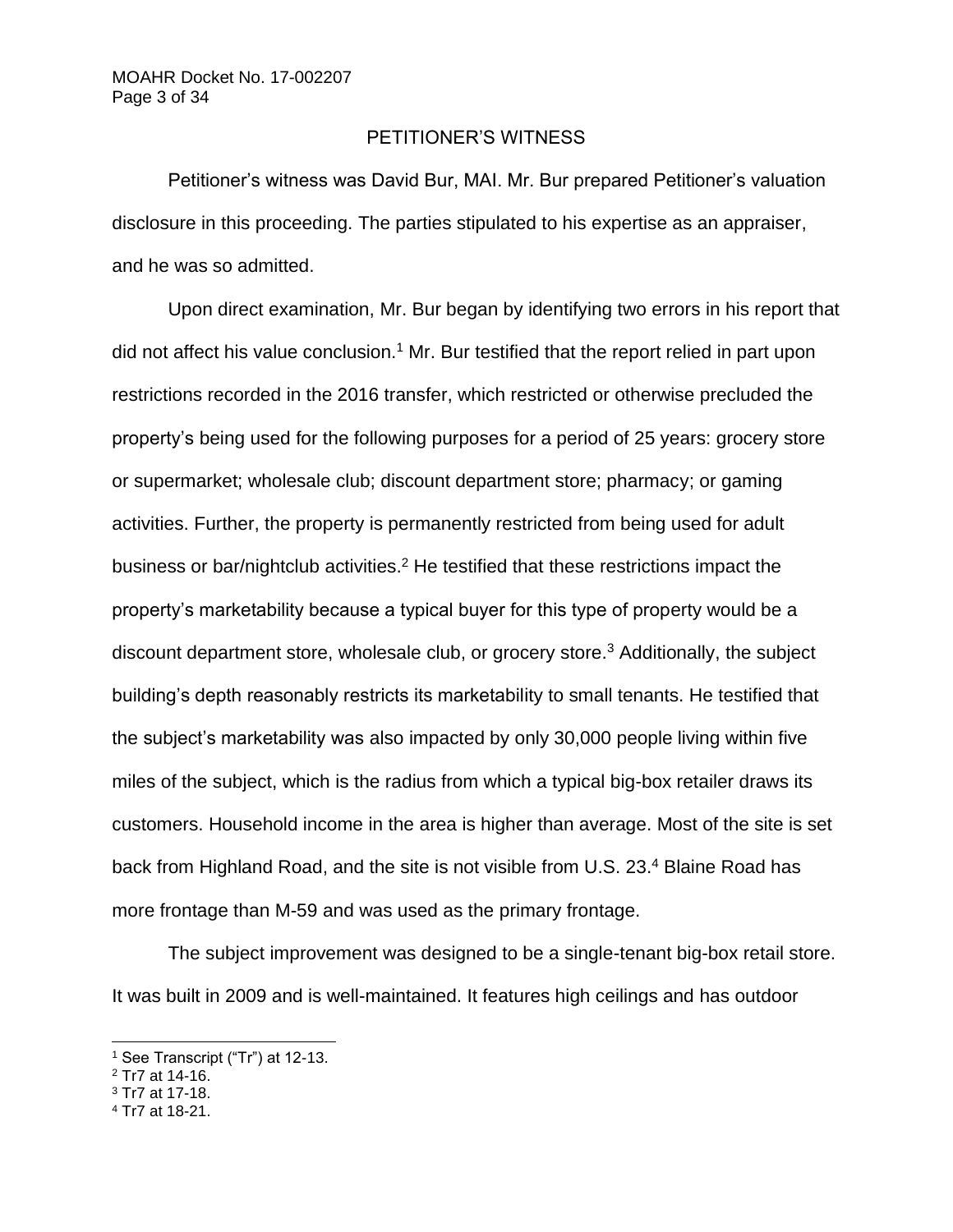#### MOAHR Docket No. 17-002207 Page 4 of 34

storage areas.<sup>5</sup> In 2016, Petitioner began a remodel that finished in 2017; it included the building of a dividing wall and separating the utilities so two users could occupy the building. The wall was still under construction as of December 31, 2016. However, as of December 31, 2017, one side of the subject was occupied by the owner-occupant retailer Rural King, equaling about 60 percent of the available space; the other side was vacant and available on both valuation dates but eventually sold to Noble Appliance.<sup>6</sup>

Mr. Bur concluded that the subject's highest and best use is as retail, but that use is partially prohibited by the deed restrictions.<sup>7</sup>

The cost approach was not applicable because the subject property is subject to a significant amount of depreciation, some physical and quite a bit of economic obsolescence. Buyers and sellers of this type of property do not use the cost approach.<sup>8</sup>

Mr. Bur relied upon the sales comparison and income approaches in determining the subject's value.<sup>9</sup> In his sales comparison approach, he considered 40 to 50 sales before narrowing down to the five sales.

The following is a summary of Mr. Bur's sales and adjustment's. The Tribunal notes that Sale 4 is the subject property.

|            | Sub/Sale 4     | Sale 1       | Sale 2        | Sale 3      | Sale 5       |
|------------|----------------|--------------|---------------|-------------|--------------|
|            | 10400 Highland | 18055 Silver | 3541 Highland |             | 1740 E       |
| Subject    | Rd             | <b>Pkwy</b>  | Rd            | 495 Summit  | Sherman Blvd |
| City       | Hartland       | Fenton       | Waterford     | Waterford   | Muskegon     |
| Sale Date  | 12/31/2016     | 7/17/2018    | 1/11/2018     | 7/17/2017   | 8/2/2016     |
| Sale Price | \$4,175,000    | \$3,000,000  | \$4,000,000   | \$1,600,000 | \$2,100,000  |
| Sq Ft      | 186,763        | 128,914      | 120,719       | 110,526     | 95,772       |
| SP/SF      | \$22.35        | \$23.27      | \$33.13       | \$14.48     | \$21.93      |

<sup>5</sup> Tr7 at 21.

<sup>6</sup> Tr7 at 21-22.

 $7$  Tr7 at 23.

<sup>8</sup> Tr7 at 24.

<sup>9</sup> Tr7 at 23-24.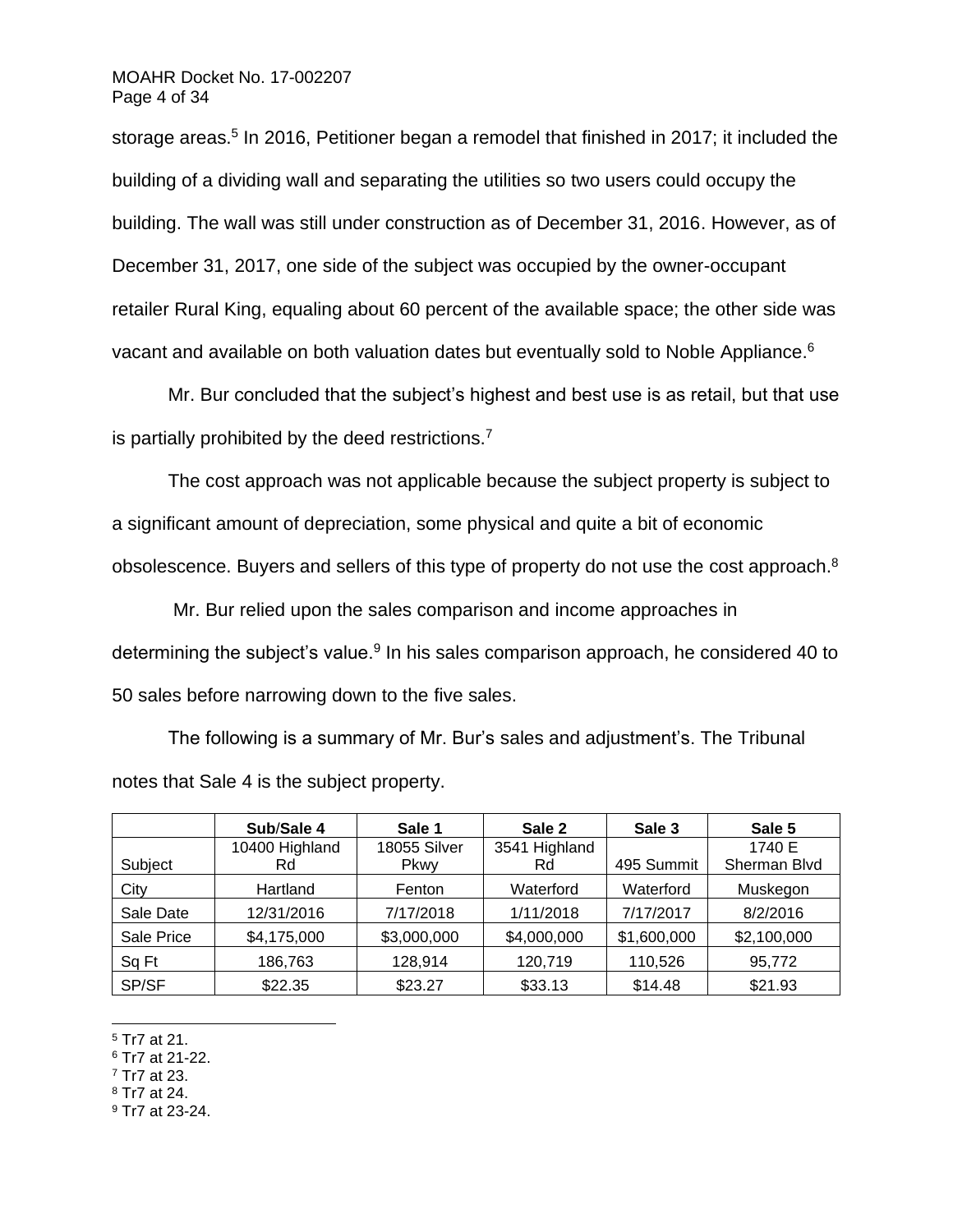### MOAHR Docket No. 17-002207 Page 5 of 34

| Fee Simple  |                   |         |            |          |          |
|-------------|-------------------|---------|------------|----------|----------|
| or          | <b>FEE SIMPLE</b> | $-15%$  | $-15%$     | $-15%$   | $-15%$   |
|             | <b>DEED</b>       |         |            |          |          |
| Deed Rest   | <b>RESTRICTED</b> |         |            |          |          |
| Market      |                   |         |            |          |          |
| Trends      | 1.5%              | $-4.5%$ | 30.0%      | $-1.6%$  | 1.2%     |
| Location    | $0\%$             | $0\%$   | $-25%$     | 25%      | 10%      |
| Age         | 0                 | 15      | 20         | 15       | 10       |
| L/B Ratio   | 6.3%              | 4.9%    | 5.0%       | 5.6%     | 3.4%     |
| % ADJ       |                   | $-0.94$ | $-1.37$    | $\Omega$ | $\Omega$ |
| Adj GBA     | \$22.69           | \$20.79 | \$24.59    | \$16.95  | \$21.70  |
| Net Adjust. |                   | 10.00%  | $-10.00\%$ | 40.00%   | 15.00%   |
| Gross       |                   |         |            |          |          |
| Adjust      |                   | 39.50%  | 68.00%     | 56.60%   | 41.20%   |

Sales were selected based upon their comparability to the subject property and then adjusted for differences between the subject and the comparable sales. The property rights were adjusted a -15% to reflect that the subject property has deed restrictions that cannot be taken out.<sup>10</sup> Differences between his 2017 and 2018 conclusions of value were solely based upon the effect of market trends and the improved condition resulting from the wall installation. He concluded that his comparable sales 1, 4, and 5 were most comparable to the subject. This resulted in a \$22 per square foot value or \$4,110,000 for tax year 2017.

The same sales were used to determine the tax year 2018 with economic trends and year built adjustments differing. By the 2018 tax year the reconfiguration of utilities and devising wall for the subject property's 78,800 square feet was completed, readying the subject property for a tenant. The reconciled value is \$24 per square foot or \$4,480,000 true cash value via the sales comparison approach for tax year 2018.

<sup>&</sup>lt;sup>10</sup> Tr7 at 28. The Tribunal notes that the only deed restricted property is the subject property.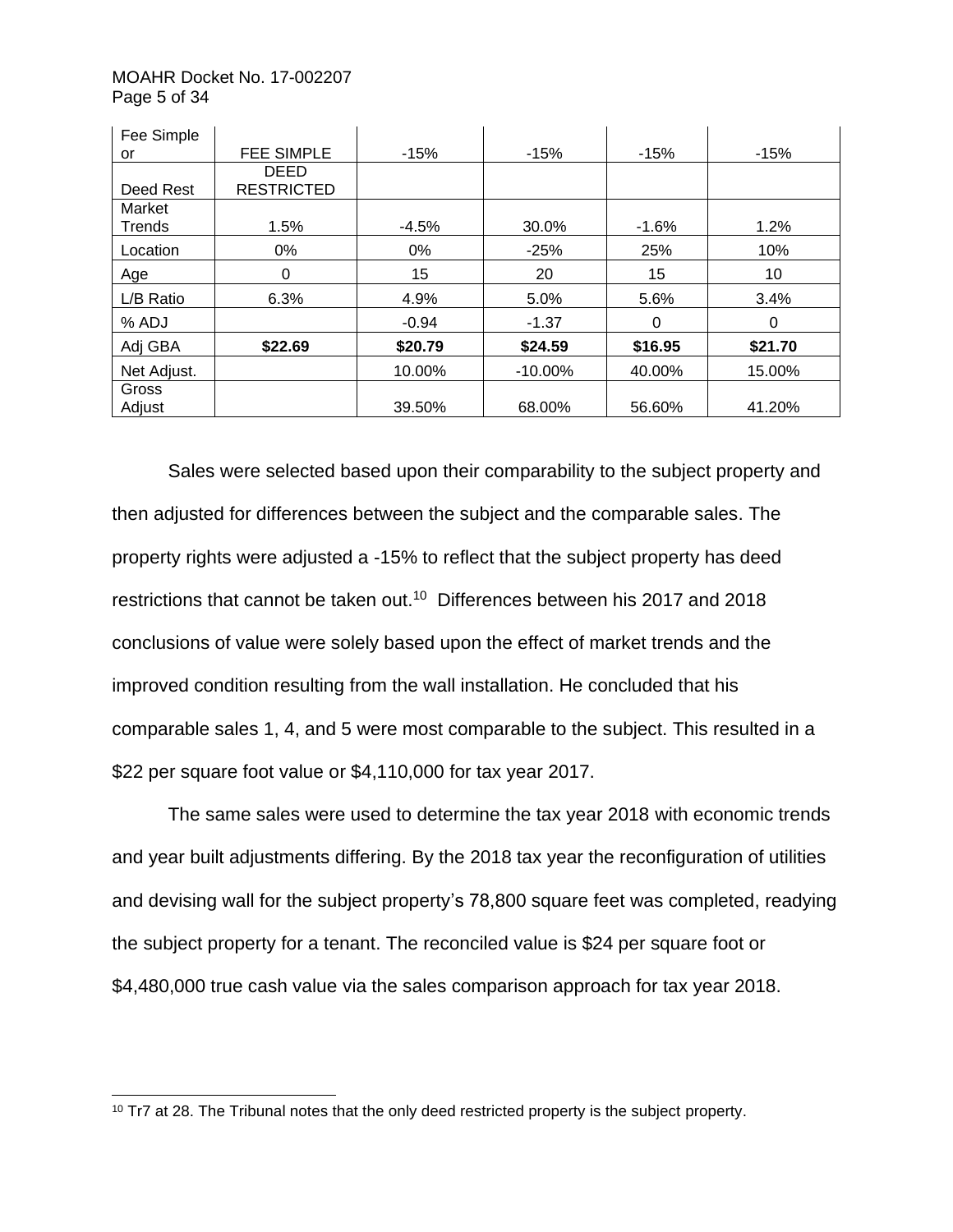## The income approach was considered Mr. Bur utilized four market rent

|                      | Subject         | Rent 1      | Rent 2       | Rent3                   | Rent 4       |
|----------------------|-----------------|-------------|--------------|-------------------------|--------------|
|                      | 10400 Highland  | 28582       | 41601        | 2101 S                  |              |
| Address              | Rd              | Dequindre   | Garfield     | Telegraph               | 23859 Eureka |
| City                 | Hartland        | Warren      | Clinton      | <b>Bloomfield Hills</b> | Taylor       |
|                      |                 |             |              |                         | Value City   |
| Tenant               |                 | G4 Complete | Kmart        | At Home                 | Furniture    |
| <b>Eff Date</b>      |                 | 1995        | 1980         | 1993                    | 1995         |
| Lease Date           |                 | 6/1/2018    | 12/1/2016    | 9/28/2016               | 2/1/2016     |
| Term of Lease        |                 | 60 mo       | 60 mo        | 120 mo                  | 60 mo        |
| Type of Rent         |                 | <b>NNN</b>  | Absolute Net | <b>NNN</b>              | <b>NNN</b>   |
| Sq Footage           | 111,763 &75,000 | 101,773     | 84,966       | 120,650                 | 48,191       |
| <b>Eff Rent/SF</b>   |                 | \$4.75      | \$3.90       | \$5.60                  | \$5.00       |
| Deed                 |                 |             |              |                         |              |
| <b>Restrictions</b>  |                 | $-15%$      | $-15%$       | $-15%$                  | $-15%$       |
| <b>Market Trends</b> |                 | $-4.10%$    | 0.20%        | 0.80%                   | 2.70%        |
| Location             |                 | $-15%$      | $-15%$       | $-30%$                  | $-15%$       |
| Year Built           |                 | 5%          | 20%          | 15%                     | 10%          |
| <b>Adjusted Rent</b> |                 | \$3.48      | \$3.62       | \$4.08                  | \$3.93       |
| Net Adj              |                 | $-10%$      | 5%           | $-15%$                  | $-10%$       |
| Gross Adj            |                 | 39.10%      | 50.20%       | 60.80%                  | 47.70%       |

# comparables, as shown below:

A -15% adjustment was made for Conditions of the leases. The deed restrictions impacted the comparable properties utilized in the income approach. Since the deed restriction does not allow many types of uses that would otherwise be considered. The deed restrictions significantly impacts the marketability of the subject property.<sup>11</sup>

Location adjustment of -15% for comps 1,2, and 4, and -30% for comp 3 were made. All comps were adjusted for the year built (they were all older, comparable 1 was renovated in 2009 and comparable 4 was renovated in 2000) which resulted in positive adjustments from 5% to 20%.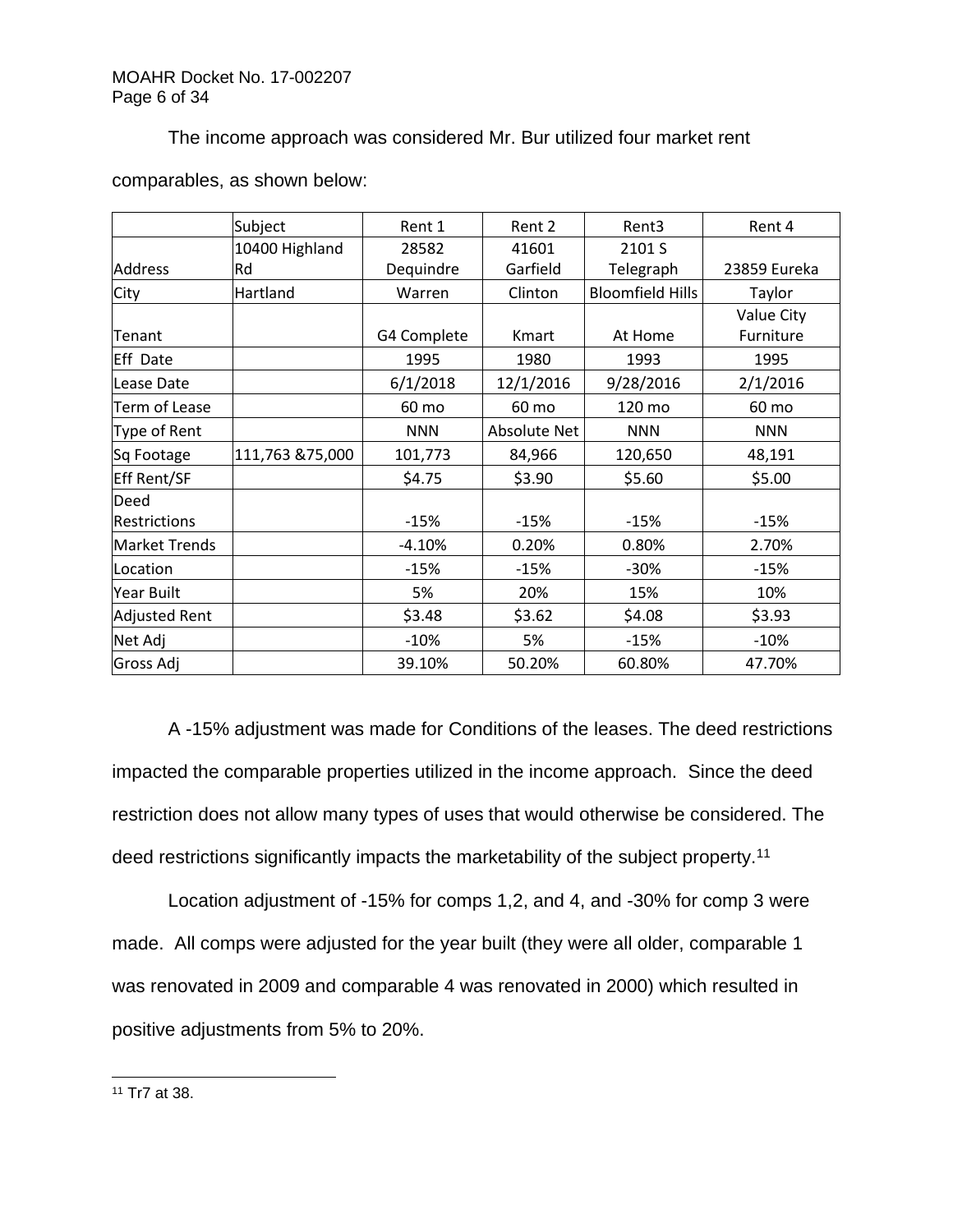### MOAHR Docket No. 17-002207 Page 7 of 34

The rent was reconciled to \$3.70 for 2017 and \$3.80 for 2018, including consideration of the following:

`vacancy and credit loss of 10% was utilized. Although the historical vacancy for the area is 4% to 5%, the collection loss (non-payment of rent) is typically 1% to 2% in the subject area. Management is 3% of revenue. Miscellaneous expenses that the owner may pay during vacancy is \$0.40 per square foot.

Reserves for replacement was considered and found not to be appropriate for subject property.

The overall capitalization rate selected for the subject property is 9%. Property taxes are included as an effective tax rate, (not actual property taxes which are based upon the taxable value) The millage rate is 45.4673 (.0464673 \*.50 = .022734) and 9.00  $+0.022734 = 9.2\%$  rounded.

Mr. Bur's next step was a "stabilization calculation" utilized to adjust for 75,000 square feet of vacant space. Two-years was the estimated market time to fill the space based upon the deed restrictions, net operating income loss was calculated; a leasing commission of 5% for three years was typical, and additional expense was made for cost not paid by a tenant to owner (above V&C allowance), plus a deduction of 20% profit for risk. This calculation is as follows:

|                  | Year <sub>1</sub> | Year 2      |
|------------------|-------------------|-------------|
| Vacant SF        | \$75,000          |             |
| Rent /SF         | \$3.70            |             |
| <b>Rent Loss</b> | \$277,500         | \$285,825   |
| Lease            |                   |             |
| Commission       | $-$ \$69,375      |             |
| Ins, Tax,        |                   |             |
| <b>HVAC</b>      | $-$187,500$       | $-$193,125$ |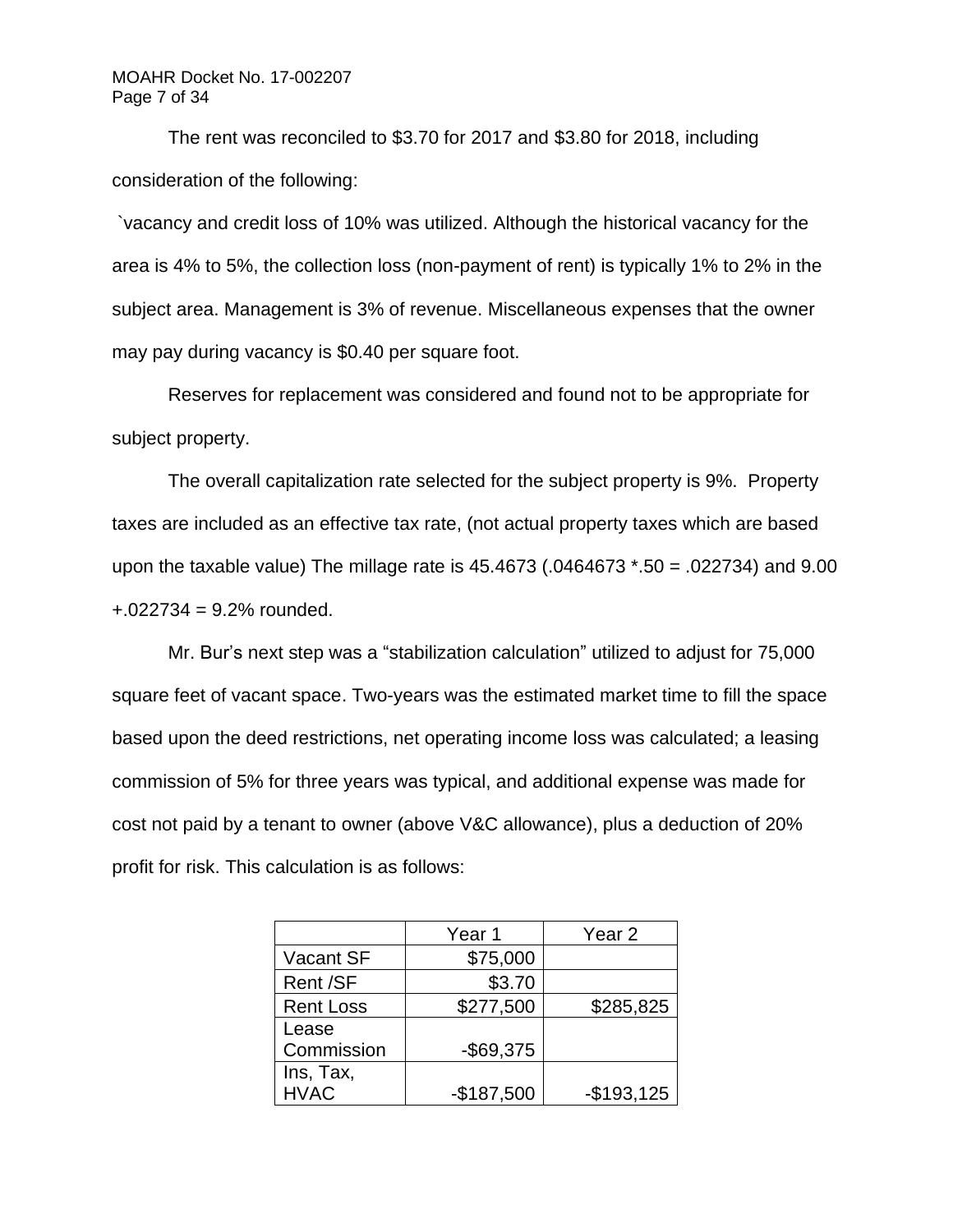| <b>Profit Risk</b> | $-$162,375$   | $-$ \$208,455 |
|--------------------|---------------|---------------|
| Total              | $-$ \$696,750 | $-$ \$687,405 |
| Rounded            | \$1,380,000   |               |

The December 31, 2016 income approach is as follows:

| \$3.70/sf at 186,763 sf                    |        | \$691,023     |
|--------------------------------------------|--------|---------------|
| Vacancy & Credit Loss                      | $-10%$ | (\$69,102)    |
| Effective Gross Income ("EGI")             |        | \$621,921     |
| Expenses:                                  |        |               |
| Management                                 | 3%     | (\$18,658)    |
| Other (\$0.40 per sf)                      |        | (\$74,705)    |
| <b>Total Expenses</b>                      |        | (\$93,363)    |
| Net Operating Income ("NOI")               |        | \$528,558     |
| <b>Overall Capitalization Rate ("OAR")</b> | 9.20%  |               |
| NOI/OAR                                    |        | \$5,745,195   |
| Deduction for Lease-up Costs               |        | (\$1,330,000) |
| <b>TCV Rounded</b>                         |        | \$4,420,000   |

The same process was utilized for the December 31, 2017 income calculation to result in a rounded True Cash Value indication of \$4,550,000.

Mr. Bur's final reconciliation gives more weight to the Sales Comparison Approach with the Income Approach also considered reliable. The market value of the subject property as of December 31, 2016 is \$4,200,000; and the market value as of December 31, 2017, is \$4,500,000.

He testified upon cross-examination to the following:

Q. Mr. Bur, if you had appraised the true fee simple interest, isn't it true that your opinion of value would be markedly different?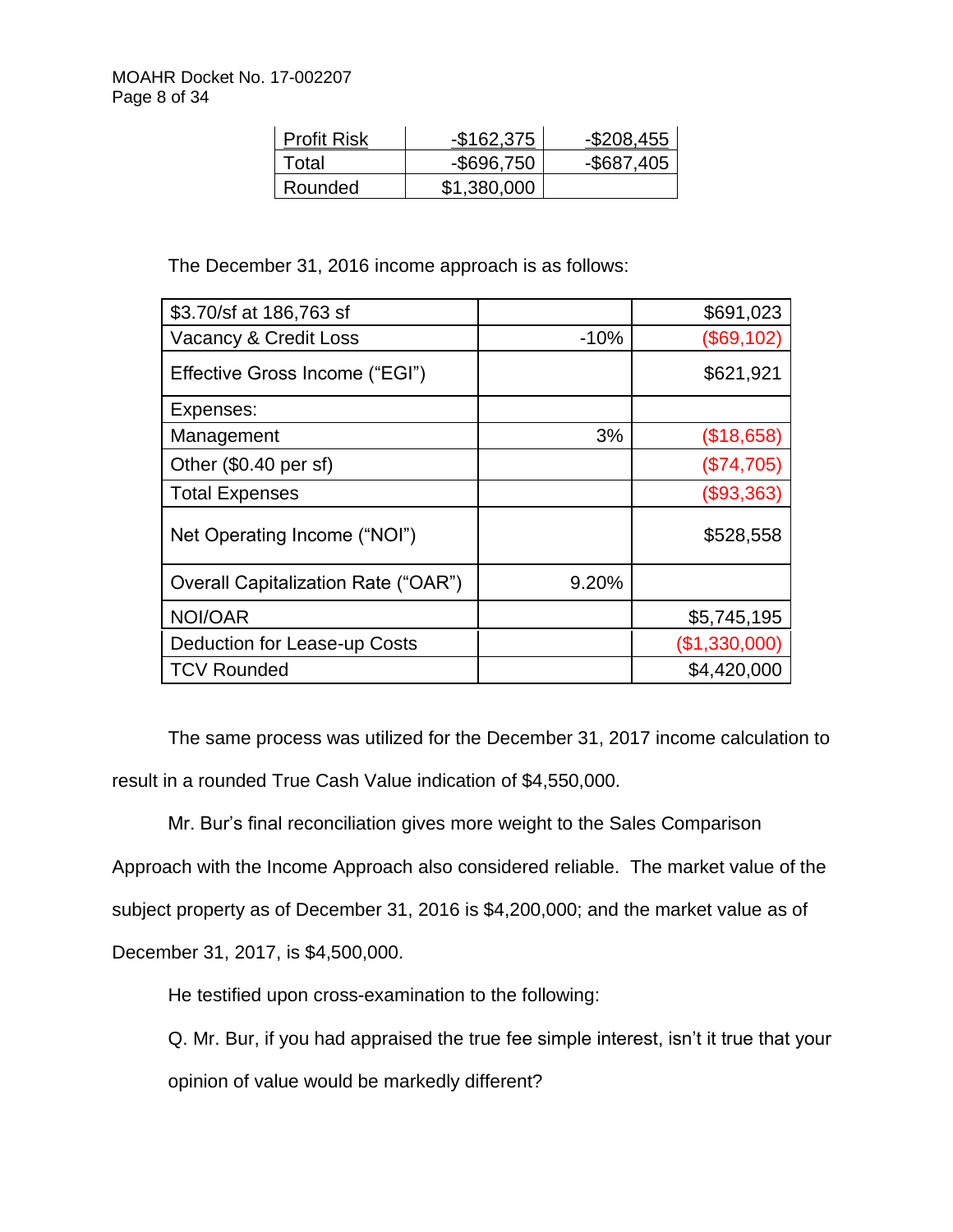A. It would be different. I'm not sure what your definition of markedly different is.

Q. Okay, It would be more, correct?

A. Correct.

Q. But you can't tell us how much more, is that true too?

A. My adjustment to these comparables is 15 percent for those factors.<sup>12</sup>

Q. Is there a better way that you may have been able to describe your process in the appraisal?

A. It would have been more clearer if I would have said fee simple subject to deed restrictions.<sup>13</sup>

# RESPONDENT'S CONTENTIONS

Respondent contends that Petitioner's appraisal artificially reduces the true cash value of the subject property based on deed restrictions that were voluntarily imposed upon the subject property. One way Petitioner reduced the value was the negative 15% adjustment, for all comparable properties to reflect the subject's deed restrictions. Respondent's appraiser completed a cost, market and income approaches and opined that there was no basis for the value to be reduced for deed restrictions. The income approach was given the most weight.

# RESPONDENT'S ADMITTED EXHIBITS

R-1 2017 Property Record Card and Valuation Report for Subject Property R-2 2018 Property Record Card and Valuation Report for Subject Property

<sup>12</sup> Tr7 at 110,111.

<sup>13</sup> Tr7 at 112.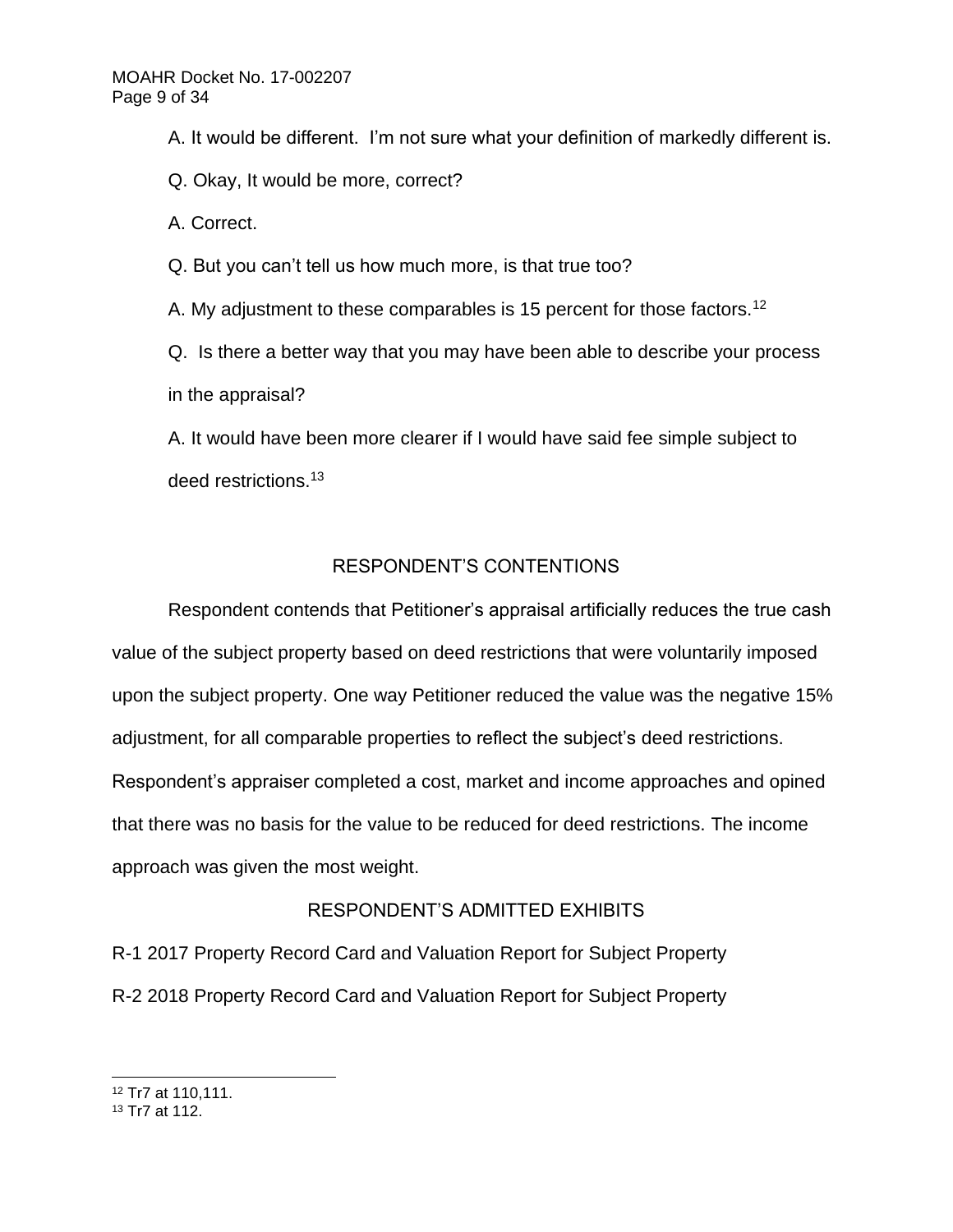MOAHR Docket No. 17-002207 Page 10 of 34

R-3 Appraisal of John R. Widmer, Jr., MAI

R-4 Board of Review Decision

R-5 Land Installment Contract for Deed dated April 25, 2018, and attachments

R-6 Master Deed for Hartland Noble Condominium

R-7 Exhibit B to Master Deed

R-8 Other Hartland Noble Condominium development documents

R-9 Bylaws for Hartland Noble Site Condominium

R-10 Articles of Incorporation for "The Hartland Noble Condominium Association," a

Michigan Nonprofit Corporation

R-11 Buyer-Seller Settlement Statement for Subject Property dated July 1, 2016

R-12 Hartland ABG LLC's Appraisal Report dated December 27, 2016

R-13 Warranty Deed for Subject Property dated July 1, 2016

# RESPONDENT'S WITNESS

Respondent's witness was John Widmer, MAI. Mr. Widmer prepared Respondent's valuation disclosure in this proceeding. The parties stipulated to his expertise as an appraiser.

Mr. Widmer testified that "when you look at fee simple, versus leased fee, leasehold, you're restricting the rights of that owner to use or occupy the property. In the situation of a lease, you're going to leased fee interest. You may have a positive leasehold, you may have a negative leasehold, but your bundle of rights are impacted by that rent whether it's below market or above market. In a situation where you have a deed restriction, it's analogous, because you do have some restriction in terms of what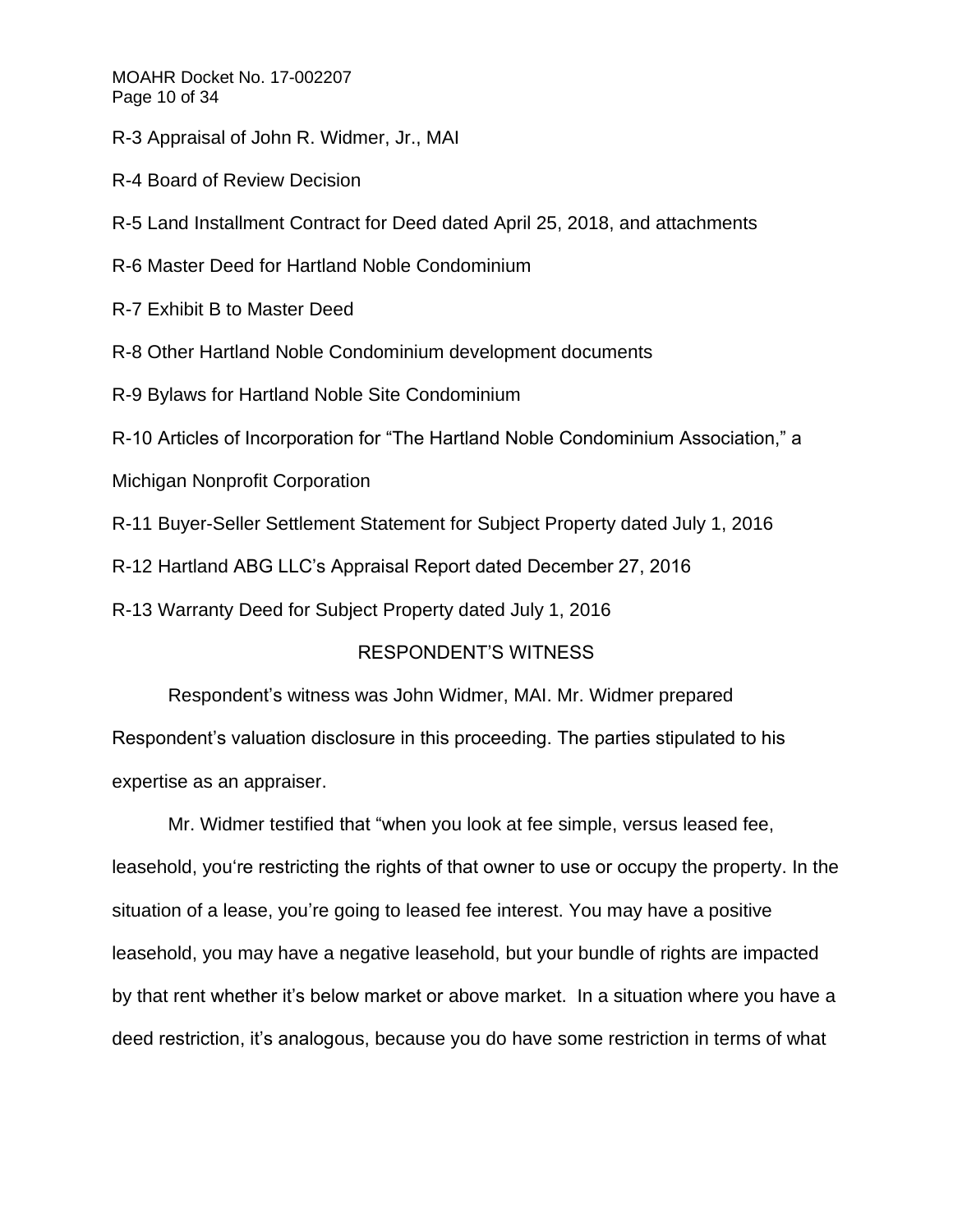#### MOAHR Docket No. 17-002207 Page 11 of 34

you can use on the property. "<sup>14</sup> Whether or not the deed restriction, when you look at it in quantifiable terms, impacts value, to me it doesn't, because I'm asked to appraise true cash value 100% unencumbered fee simple.<sup>15</sup>

Mr. Widmer explained "Whether or not deed restricted, when you look at deed restrictions in quantifiable terms, impact value, to me it doesn't, because I'm asked to appraise true cash value 100% all right that's unencumbered fee simple. So, it has not affected the value I concluded to in this appraisal."<sup>16</sup> he contends that deed restrictions in an unencumbered fee simple does not reduce the bundle of rights when measuring true cash value. Any adjustments should be analyzed first and then disregarded or explained. "In a situation where you have a deed restriction, it's analogous, because you do have some restriction in terms of what you can use on that property. To me, true cash value is directed to be determined on a fee simple encumbered basis, and it should not be considered that deed restriction."<sup>17</sup> he contends that some of the restricted-use properties are already located in the area, so the impact is meaningless to retailers such as Meijer, Costco, and Kroger that are already located in the general area.

The 186,000 square foot big-box store was purchased and utilized. After the purchase 78,800 square feet was partitioned off, as Rural King did not need the additional square footage to function. Respondent's report states the dividing wall could easily be demolished and the building made to a single tenant building again.<sup>18</sup>

- <sup>15</sup> Tr7 at 132.
- <sup>16</sup> Tr7 at 132.
- <sup>17</sup> Tr7 at 130.
- <sup>18</sup> P-1 p 38.

<sup>14</sup> Tr7 at 130.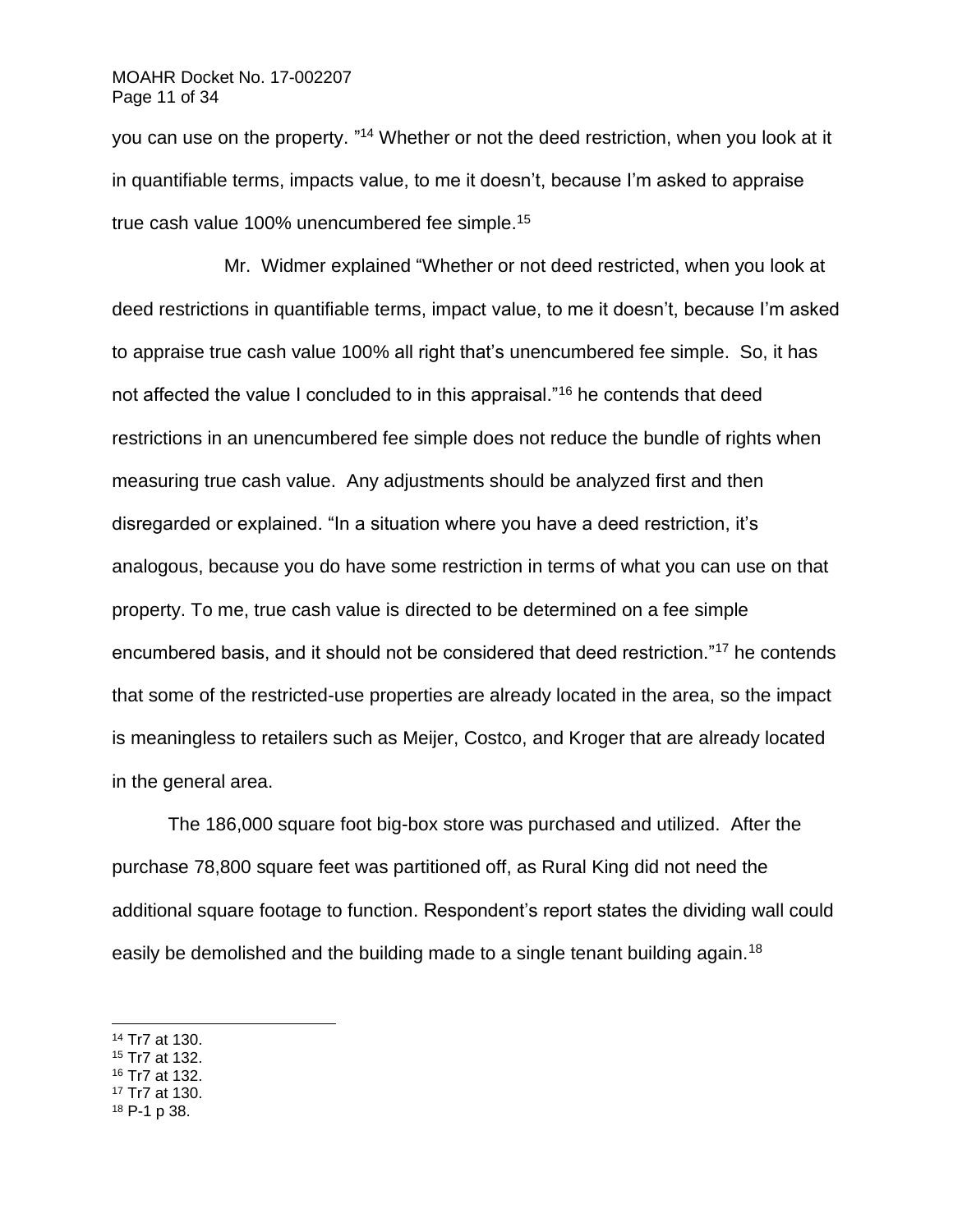#### MOAHR Docket No. 17-002207 Page 12 of 34

Mr. Widmer opined on Petitioner's use and adjustments of some of the sale comparables. Petitioner's Sale 2 was the sale of an old K-Mart store to AMERCO, a division of U-Haul. They purchase big box stores and convert it to climate controlled interior self-storage. The exterior additional land is available for the exterior units for cold storage. The resulting use is not really retail but is most likely the highest and best use for that location. When questioned with his familiarity with Respondents Sale 5 (Muskegon), Mr. Widmer answered that he was very familiar. The sale has traffic counts of less than 5,000 cars, and it is not a vibrant retail market. This was compared with Hartland which has just under 35,000 cars along M-59. Respondent's Sale 5 was on the market for eight years with a self-imposed deed restriction, which when taken off, helped the subject property to sell.

Mr. Widmer did not know the source from which the 15% adjustment for property rights came in Mr. Bur's report. (P-1, p 61) The explanation/basis was not found within the report.

Mr. Widmer is familiar with Petitioner's Lease Comp 1, which was a Crowley's, then Value City and sat vacant for almost ten years. It is dilapidated in very poor condition. It was reported that the tenant expended close to \$2 million in repairs. Petitioner's adjustment for year built at \$0.19 a square foot is an adjustment of less than \$20,000. Petitioner's Lease 2 is also familiar to Mr. Widmer, as it was a former K-Mart store that signed a lease renewal, it sold July 2018 for \$4 million or \$45.60 a square foot<sup>19</sup>. The same buyer for Petitioner's Lease 2 also was the buyer for Petitioner's Sale 3 (Tommy's boat trailer store) was a former K-mart that Lormax Stern acquired and

<sup>19</sup> Tr7 at 148.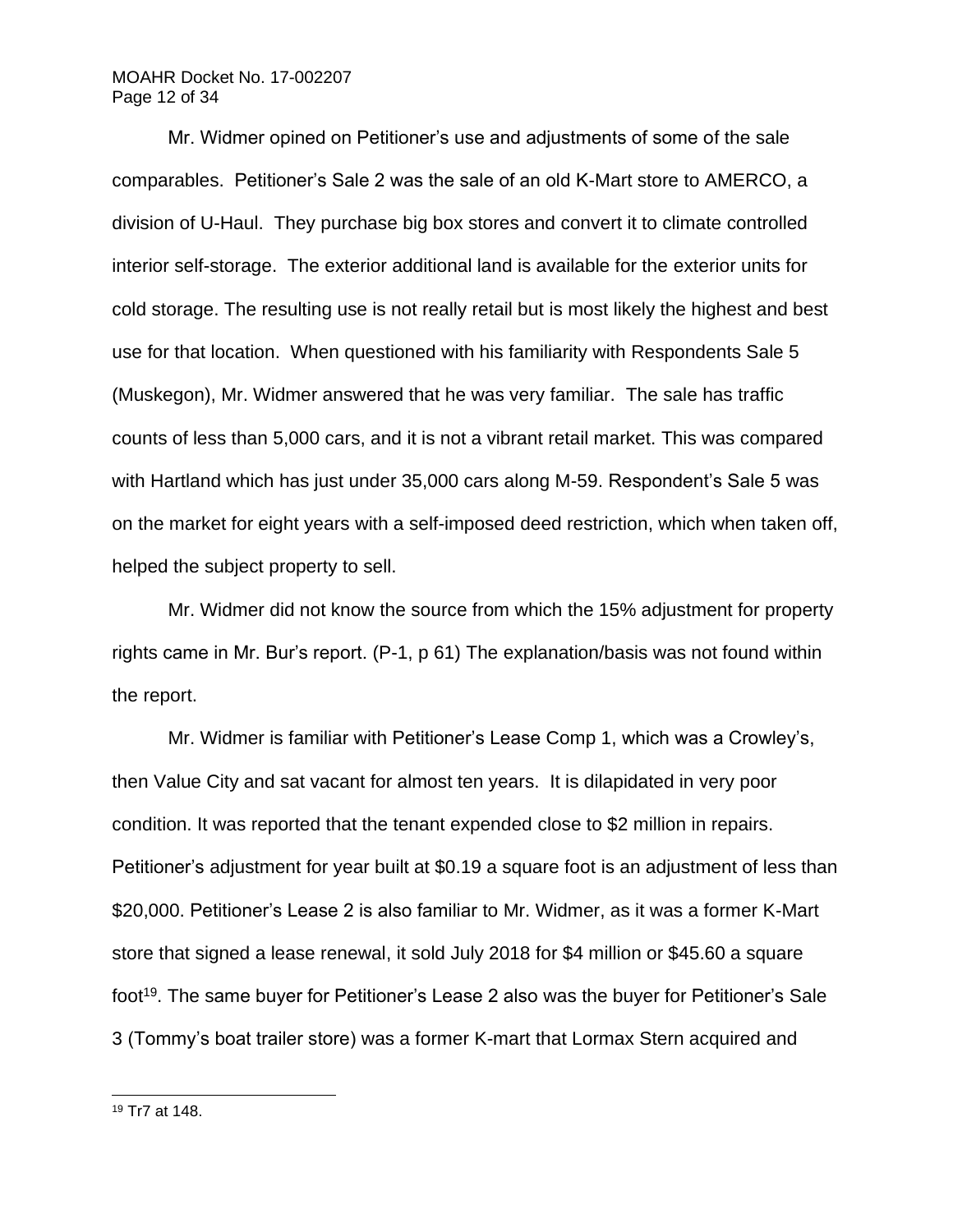leased as-is to At Home and akin to Lease 1 the tenant also put \$2 million into repairing deferred maintenance and renovations.

Mr. Widmer also found that Mr. Bur's report indicated 4-5% vacancy but found insufficient evidence of the use of Mr. Bur's 10% vacancy and credit loss.<sup>20</sup> The only market vacancy was the subject indicating an excessive adjustment. Mr. Widmer's fact checking also indicated that Petitioners capitalization rate calculations (P-1, p 89) did not match Realty Rates. The stabilization calculations (P-1, p 81) line item Profit shows 20%, and is a deduction, which makes no sense and the second year for the calculation made even less sense. Nothing in the appraisal explains the basis for the 20% profit deduction.

Respondent's first approach is the cost new less depreciation approach. This starts with the six sales of vacant land below:

| Sale | Project    | Location       | Acres  | Sale Date  | Sale Price   | Sale Price/SF |
|------|------------|----------------|--------|------------|--------------|---------------|
| 1    | Off/Retail | Genoa T        | 14.094 | 3/30/2015  | \$5,075,000  | \$8.27        |
| 2    | Menard's   | Taylor         | 76.35  | 5/15/2015  | \$11,500,000 | \$3.46        |
| 3    | Menard's   | VanBuren T     | 23.963 | 7/28/2015  | \$3,550,000  | \$3.40        |
| 4    | Cabela's   | Chesterfield T | 11.066 | 10/28/2016 | \$3,044,250  | \$6.32        |
| 5    | At Home    | Wixom          | 11.41  | 4/27/2017  | \$3,478,307  | \$7.00        |
| 6    | General RV | Springfield T  | 17.27  | 1/9/2018   | \$3,500,000  | \$4.65        |

Adjustments for differences in market conditions, infrastructure, external influences, parcel size, and overall utility were made. The resulting indicated land values were \$4.50 and \$4.60 per square foot for land or \$5,290,000 and \$5,400,000.

Marshall Valuation Services ("MVS") was utilized to determine the replacement cost new ("RCN") for the subject property. The Class C Average Warehouse Stores

<sup>20</sup> P-4 p 75.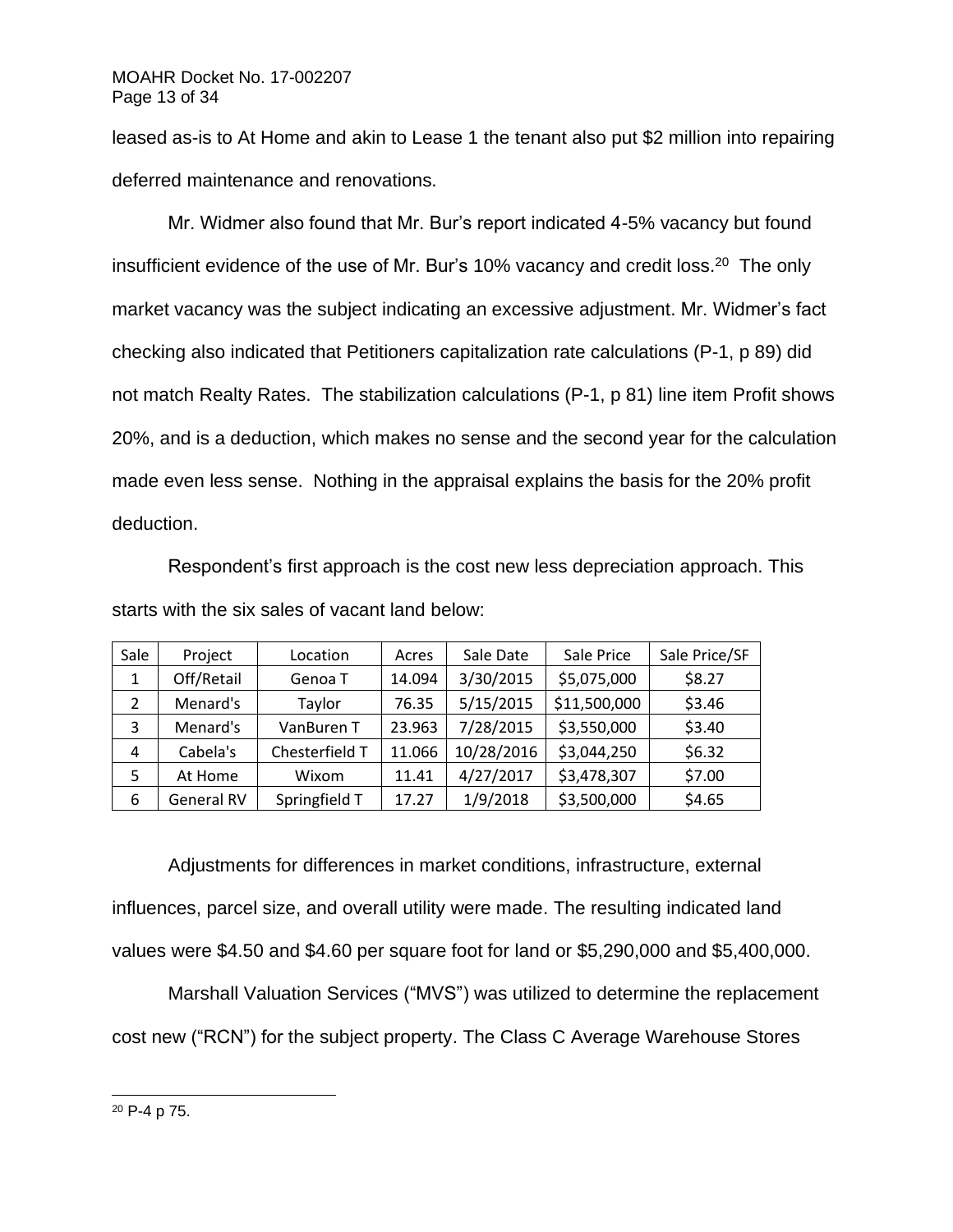Average Quality was used for one-half of the square footage and Class C Average Warehouse Stores Low Quality was used for the remaining one-half of the square footage.<sup>21</sup> The Building RCN is \$9,256,307, total site Improvements were \$3,212,626, and an estimate of soft costs of 8% yields \$997,515 for a total estimated cost of \$13,466,448 or \$72.06 per square foot.

The subject's depreciation was weighted equally for straight line and curvilinear depreciation; assuming a physical life of 30 years, 7 years effective age, 23% straight line and 14% curvilinear depreciation for the real property. The site improvements depreciation included physical life 20 years, 7 years effective age, 35% straight line and 26% curvilinear depreciation. The total depreciated value yielded was \$10,542,137, plus land of \$5,290,000 is \$15,832,137. Non-stabilized occupancy of \$2,241,822 was deducted for a 2017 conclusion of \$13,600,000 and 2018 tax year of \$13,800,000.

Mr. Widmer's next approach is the sales or market comparison approach. Eight sales of similar properties sold between March 2014 and January 2018 are as follows:

| Sale | City                    | <b>SF</b> | <b>ACRES</b> | <b>SALE DATE</b> | SP/SF    | <b>L B RATIO</b> | YEAR BUILT |
|------|-------------------------|-----------|--------------|------------------|----------|------------------|------------|
| 1    | <b>Benton T</b>         | 115,327   | 11.84        | 3/14             | \$89.22  | 4.47             | 1994       |
| 2    | Commerce T              | 66,154    | 7.26         | 9/14             | \$37.79  | 4.78             | 1998       |
| 3    | Detroit                 | 143,941   | 14.58        | 12/15            | \$35.43  | 4.41             | 1995       |
| 4    | Roseville               | 109,600   | 10.54        | 1/16             | \$43.34  | 4.19             | 1994       |
| 5    | <b>Farmington Hills</b> | 106,167   | 9.77         | 4/16             | \$42.86  | 4.01             | 1989       |
| 6    | Holland T               | 75,956    | 9.06         | 6/16             | \$103.68 | 5.2              | 1994       |
| 7    | Southgate               | 182,454   | 15.65        | 8/16             | \$30.14  | 3.74             | 1998       |
| 8    | Waterford T             | 119,396   | 13.92        | 1/18             | \$33.50  | 5.08             | 1973       |

After adjustments the sales are:

 $21$  Tr8 p 40. Marshall Valuation's description on average quality versus low-cost, there may be some components where you may not have finish on some of the interior retail display…I weigh the two indications.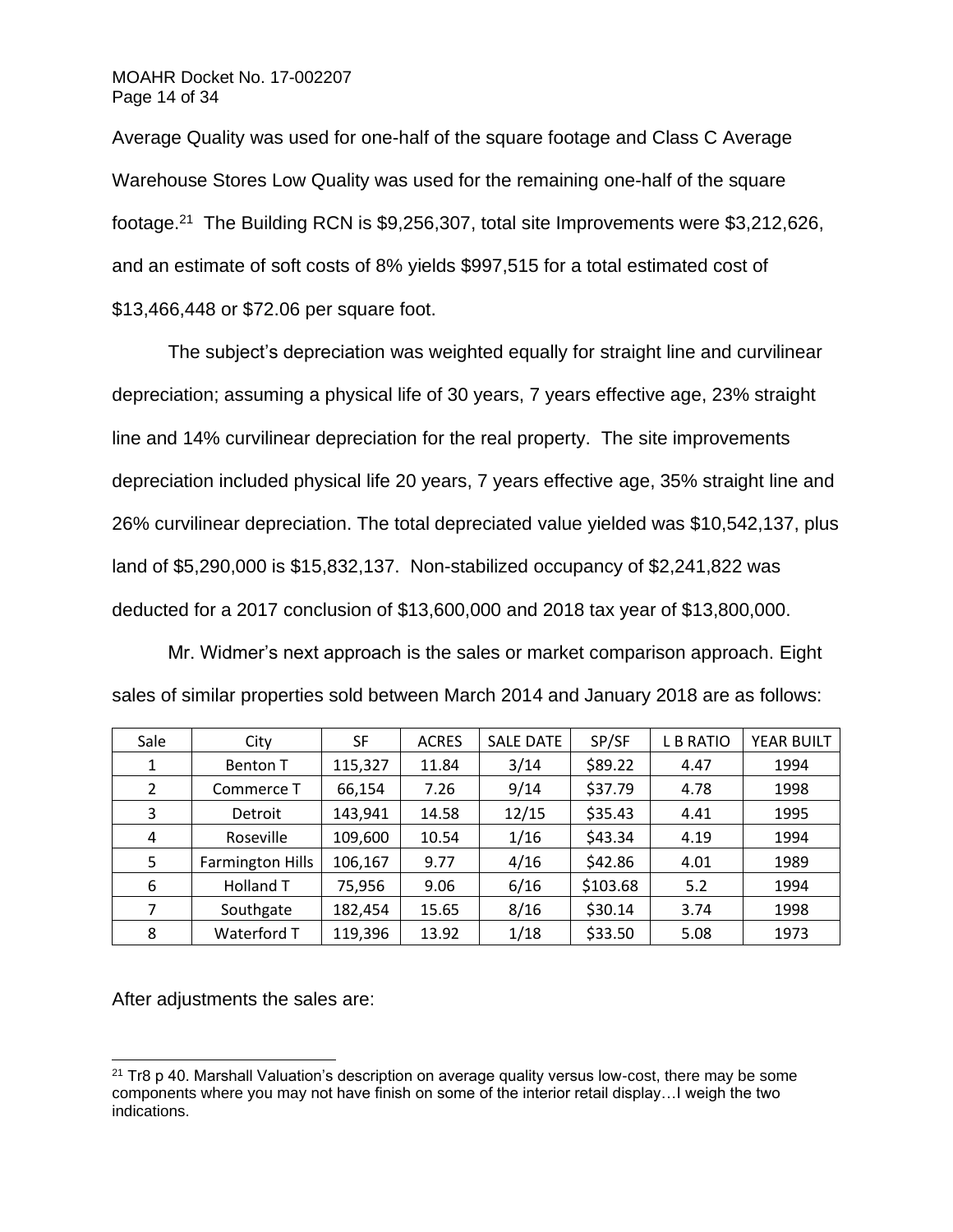MOAHR Docket No. 17-002207 Page 15 of 34

| Sale           | City                    | <b>SF</b> | <b>ACRES</b> | <b>SALE DATE</b> | SP/SF    | ADJ SP/SF | % Adj |
|----------------|-------------------------|-----------|--------------|------------------|----------|-----------|-------|
| 1              | <b>Benton T</b>         | 115,327   | 11.84        | 3/14             | \$89.22  | \$74.37   | 0.83% |
| $\overline{2}$ | Commerce T              | 66,154    | 7.26         | 9/14             | \$37.79  | \$51.13   | 1.35% |
| 3              | Detroit                 | 143,941   | 14.58        | 12/15            | \$35.43  | \$56.22   | 1.59% |
| 4              | Roseville               | 109,600   | 10.54        | 1/16             | \$43.34  | \$57.54   | 1.33% |
| 5              | <b>Farmington Hills</b> | 106,167   | 9.77         | 4/16             | \$42.86  | \$56.17   | 1.31% |
| 6              | Holland T               | 75,956    | 9.06         | 6/16             | \$103.68 | \$55.77   | 0.54% |
| 7              | Southgate               | 182,454   | 15.65        | 8/16             | \$30.14  | \$50.54   | 1.68% |
| 8              | Waterford T             | 119,396   | 13.92        | 1/18             | \$33.50  | \$52.81   | 1.58% |

Mr. Widmer considered population, households, median income, consumer spending, and retail vacancy population, for both years at issue. Differences in physical characteristics, that influence a property's sale price includes age and condition factors building size, building quality and utility factor. Adjustments are required when the buildings are somewhat smaller than the subject property, age and condition adjustments were taken from the depreciation in the MSV manual. Economic modifications that affect its income is applied to the vacant Sales 2, 3, 5, 7, and 8. Sale 1,4 and 6 were leased at the time of sale.

A building size adjustment was not applied to Sale 7, and a building quality/utility adjustment was not applied to Sales 3 and 8.<sup>22</sup> Sale 1 was disregarded, leaving a range of \$50 to \$55 per square foot. Sales 1, 4 and 6 were leased at the time of the sale requiring a property rights conveyed adjustment. The subject's 78,800 square feet vacancy (available for lease or sale) reduced the effective price range to \$7,760,000 or \$41.52 per square foot as of December 31, 2016, and \$7,900,000 or \$42.47 per square foot as of December 31, 2017 via the sales comparison approach.

<sup>22</sup> Note that Petitioner's Sale 2 and Respondent's Sale 8 are in common.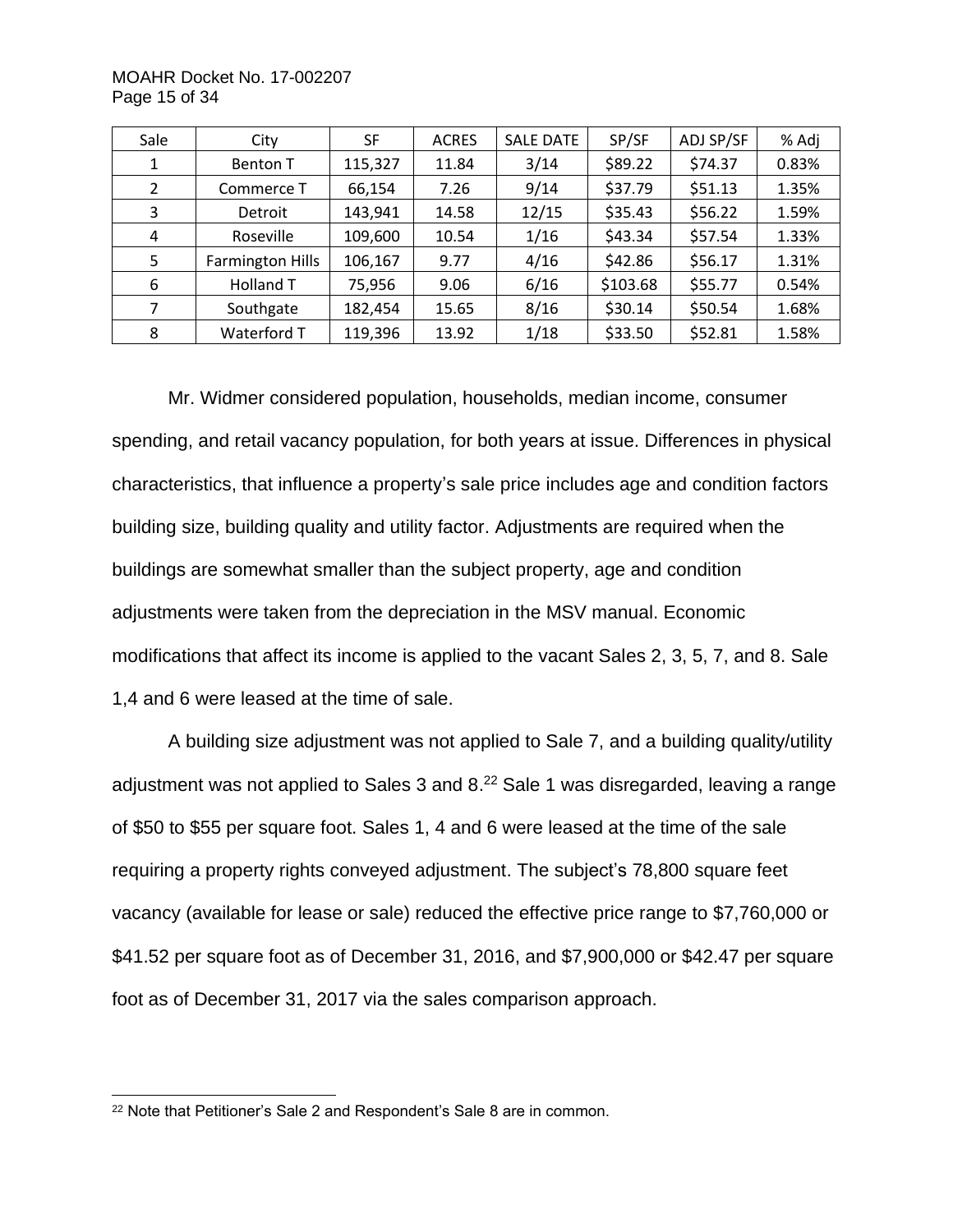The last approach is the income approach, although, the subject property was not encumbered by a lease during the valuation period. Twelve leases were reviewed from 2013 to 2018 and they are:

|    | Retailer                    | Location                | <b>SF</b> | <b>Term Yrs</b> | LCD   | Rent/SF | Eff \$/SF |
|----|-----------------------------|-------------------------|-----------|-----------------|-------|---------|-----------|
| 1  | Lowe's                      | Adrian                  | 103,872   | 10              | 9/13  | \$6.26  | \$5.40    |
| 2  | <b>Planet Fitness</b>       | Gr Rapids               | 38,459    | 10              | 11/14 | \$6.01  | \$5.40    |
| 3  | JC Penney                   | Roseville               | 109,600   | 10              | 11/14 | \$3.75  | \$3.75    |
| 4  | Lowe's                      | <b>Benton T</b>         | 115,327   | 10              | 11/14 | \$6.31  | \$5.79    |
| 5  | TJ Maxx                     | Flint T                 | 25,000    | 10.25           | 2/15  | \$6.50  | \$6.75    |
| 6  | Rebounderz                  | Jenison                 | 54,533    | 10              | 2/16  | \$5.00  | \$5.46    |
| 7  | Kohl's                      | Holland                 | 75,956    | 10              | 8/19  | \$7.25  | \$7.25    |
| 8  | <b>Family Farm Home</b>     | Flat Rock               | 40,000    | 10              | 10/16 | \$3.50  | \$3.91    |
| 9  | Family Farm Home            | <b>Big Rapids</b>       | 38,080    | 10              | 12/16 | \$4.10  | \$4.20    |
| 10 | Fowling Whse Bowl           | Cascade T               | 45,000    | 5.75            | 9/17  | \$4.00  | \$3.83    |
| 11 | <b>Entertainment Center</b> | Warren                  | 101,773   | 5               | 6/18  | \$4.75  | \$3.67    |
| 12 | <b>Crunch Fitness</b>       | <b>Farmington Hills</b> | 25,000    | 10              | 7/18  | \$9.00  | \$7.45    |

Adjustments were made for expense obligation, market conditions, size, age, quality, and utility. The adjusted rent ranged from \$3.95 to \$8.45. The concluded rent was \$6.00 for the Rural King portion and \$6.10 for the 78,800 square foot area. The vacancy allowance included term of lease, renewal probability, roll over probability, releasing months, weighted average lag vacancy, and total lease cycle which resulted in the weighted average lag vacancy of 5%, Annual inflation was 2.5%. The normal expenses to the owner include insurance (\$0.25), common area maintenance (\$1.50), management (2.5% of EGI), owner's expenses (\$0.15), and capital reserves (\$0.22). PwC Real Estate Investor Survey and Realty Rates.com, were compared and weighted to determine an 8.50% overall rate for both tax years.

Real estate taxes as a percentage added to the capitalization rate is the typical treatment of taxes. "However, from a simple algebraic perspective, it is considered more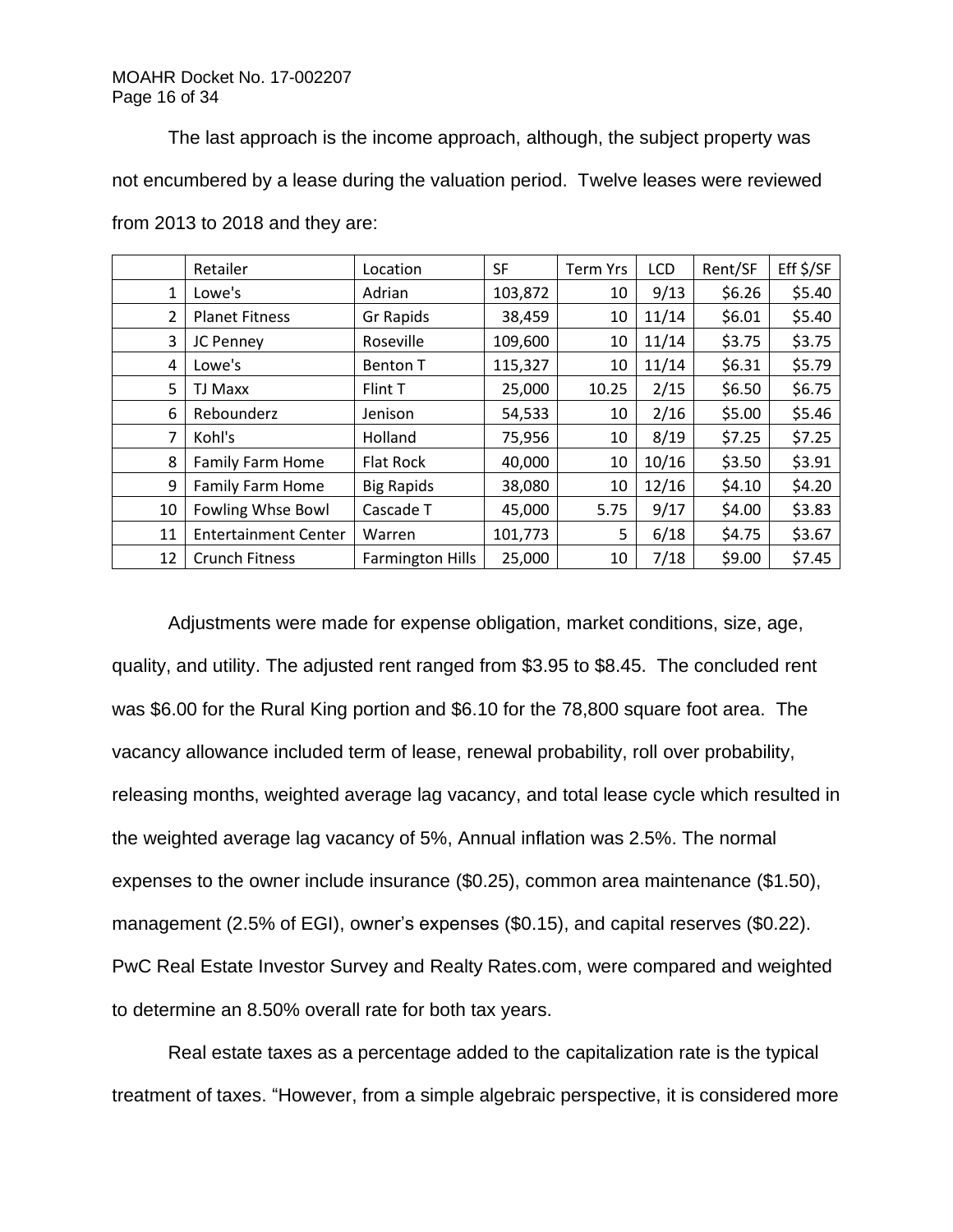#### MOAHR Docket No. 17-002207 Page 17 of 34

fundamentally sound to apply iterations for the property tax expense based upon the true cash value conclusion for each retrospective date of valuation. $^{23}$ 

Upon cross examination Mr. Widmer was questioned on adjustments, and how the deed restrictions were considered. Questions were asked about his opinion on the 15% list-to-sale price ratio for the 78,800 square foot property that sold April 2018 to Noble Appliance. <sup>24</sup> Further, he was questioned about why the subject asking price-tosale price ratio was slightly higher than 15%.<sup>25</sup> Location adjustments were based on differences in household median income, per capita consumer spending, retail market vacancy as of the fourth quarter, utility freeway, accessibility, exposure, employment, consumer spending population and household growths. The adjustment is a cumulative which considers 15 items that results in the adjustment for location.

Sales 1, 4, and 6 were national tenants in place and they sold for the highest dollar per square foot. The other sales were vacant at the time of sale and sold for less per square foot. The largest adjustments (plus or minus) were economic. It includes all the operating expenses, management, tenant, rent and concessions, lease terms, length of lease; and other attributes that directly affect income or value from a potential user's prospective.

Further, Sale 1 required and economic adjustment of -55%, as Kohls purchased several Lowe's stores, and the adjustment was to reflect the difference in the cap rate. Rent was considered market:

Q. So these two properties, Sale 1 and Sale 6, require a large adjustment based on the fact that a tenant is in place?

<sup>25</sup> Tr7 at 167.

<sup>23</sup> R-3 at 92.

<sup>24</sup> Tr7 at 166.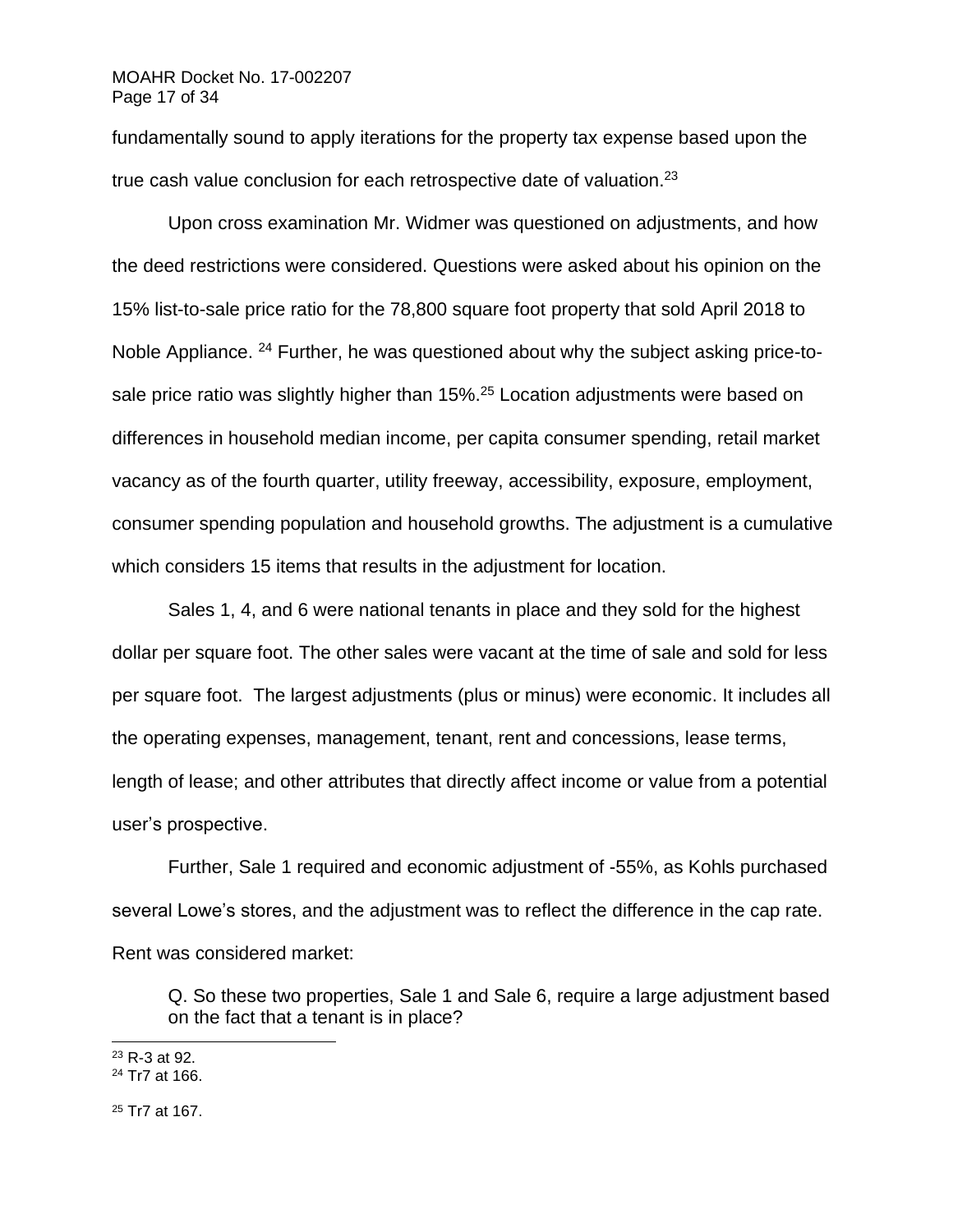A. No. It has to do with the tenant in place. It's strictly to contrast that the comparables have 6 percent and 7 percent cap rate to the subject's concluded cap rate, which with market rent deemed applicable for this comp, then we adjust economically to reflect the difference with the subject's cap rate. That's it.<sup>26</sup>

Q. And your value conclusions, as approached didn't make any allowance for the deed restrictions correct?

A. Yes

Q. Your value conclusion calculated out to – for 2017 to \$41.52 a square foot; is that correct?

A. That's correct.

Q. And you've testified that the Hartland ABG purchased the property in July 2016 for \$4,175,000 or \$22.34 a square foot; is that correct?

A. I haven't testified, but I can calculate that. \$22.34 per square foot.

Q. So though this property sold in July 2016, your per square-foot conclusions are almost double the actual sales price, correct?

A. Yes.

Q. And we've had testimony, and I believe you testified – correct me—not that Noble Appliance purchase was for \$32.99 a square foot correct?

A. Yes.

Q. And that was in April 25, 2018?

A. Yes.<sup>27</sup>

In the final reconciliation Mr. Widmer gave the income approach 85% weight, the

sales approach 10%, and the cost approach 5%. He recognized that the subject was

not leased. The final true cash value as of December 31, 2016 was \$8,860,000 and

\$9,050,000 as of December 31, 2017.

<sup>26</sup> Tr7 at 194.

<sup>27</sup> Tr7 at 204-205.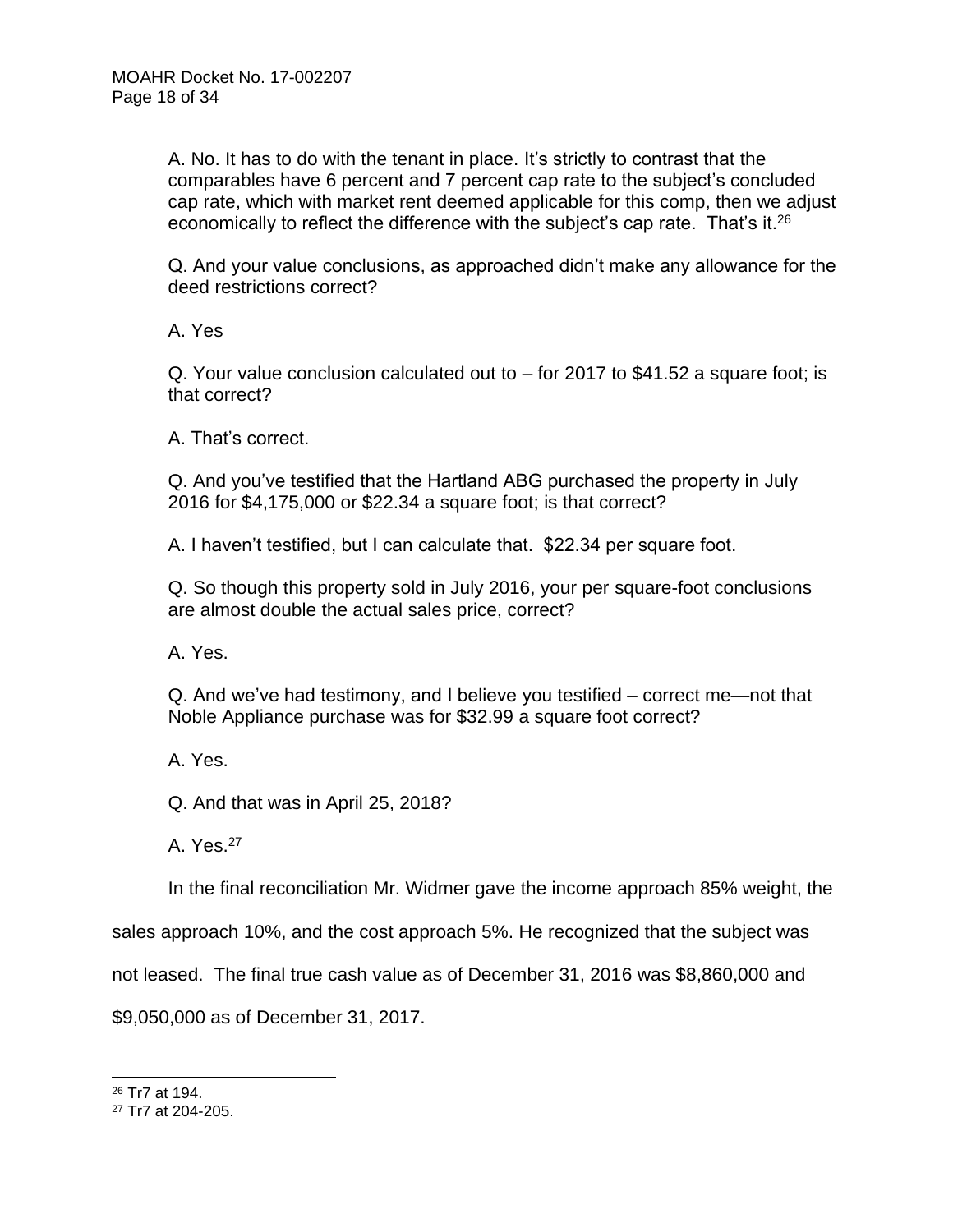# FINDINGS OF FACT

- 1. The subject property is located at 10400 Highland Road in Hartland Township, Livingston County, Michigan, and is classified as commercial real property for the tax years at issue.
- 2. The subject property was sold from Wal-Mart to Bedford ABG, LLC for \$4,175,000, or 22.34 per square foot on July 1, 2016, with 186,763 square feet and 26.96 acres.
- 3. The subject property sold with deed restrictions, however, subject's anticipated uses were "carved out", the subject's use was excluded from the deed restriction and therefore the current uses are not restricted.
- 4. The deed restrictions included types of properties that already have a presence in the area.
- 5. Bedford ABG, LLC transferred the subject property to Petitioner on February 17, 2017, for an unrecorded price.
- 6. Bedford ABG, LLC and Petitioner (Hartland ABG, LLC) are related entities.
- 7. Subsequent to the July 1, 2016, sale Petitioner divided the building into two spaces (respectively 107,963 and 78,800 square feet).
- 8. Rural King occupied approximately 107,963 square feet, of the subject property as of the dates of the appeal.
- 9. The vacant 78,800 square feet was listed for lease or sale for \$3,040,000 on Co-Star in the second quarter of 2017.
- 10.The 78,800 Square feet was sold on April 25, 2018 for \$2,600,000 (\$32.99 per square foot).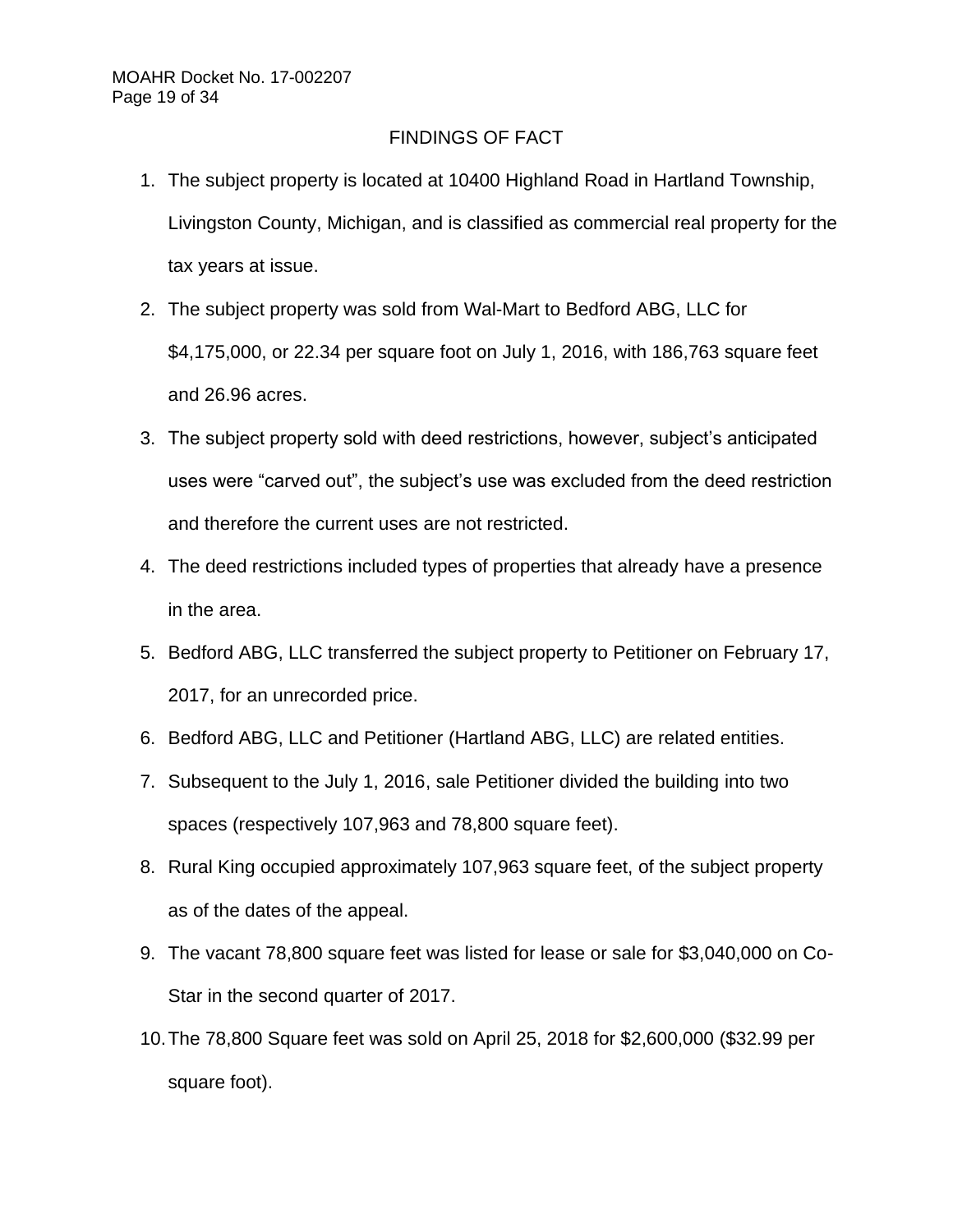- 11. The Highest and Best Use as Vacant is Commercial per Petitioner<sup>28</sup>.
- 12.The Highest and Best Use as Vacant represents near term retail development per Respondent.<sup>29</sup>
- 13.Petitioner's Highest and Best Use as Improved is "retail but is prohibited from uses that are named in the deed restrictions."<sup>30</sup>
- 14.Respondent's Highest and Best Use as Improved is "to represent a multiple-user, big-box retail use."<sup>31</sup>
- 15.Petitioner's report did not contain a cost approach.
- 16.Petitioner's report did contain a sales comparison approach and an income approach.
- 17.Respondent's report contained a cost approach with six vacant land sales, a sales comparison approach and an income approach.
- 18.Both Petitioner and Respondent testified that they appraised the fee simple interest.
- 19.Petitioner's appraiser testified throughout his testimony to his understanding of deed restrictions.
- 20.Petitioner made 15% adjustments in both the sales and income Approach for lack of deed restrictions.
- 21.Respondent's appraiser testified that he did not make an adjustment for deed restrictions.
- 22.The subject property is not an income producing property.

<sup>28</sup> P-4 at 50.

<sup>29</sup> P-4 at 50; R-3 at 57.

<sup>30</sup> P-4 at 51.

<sup>31</sup> R-3 at 58.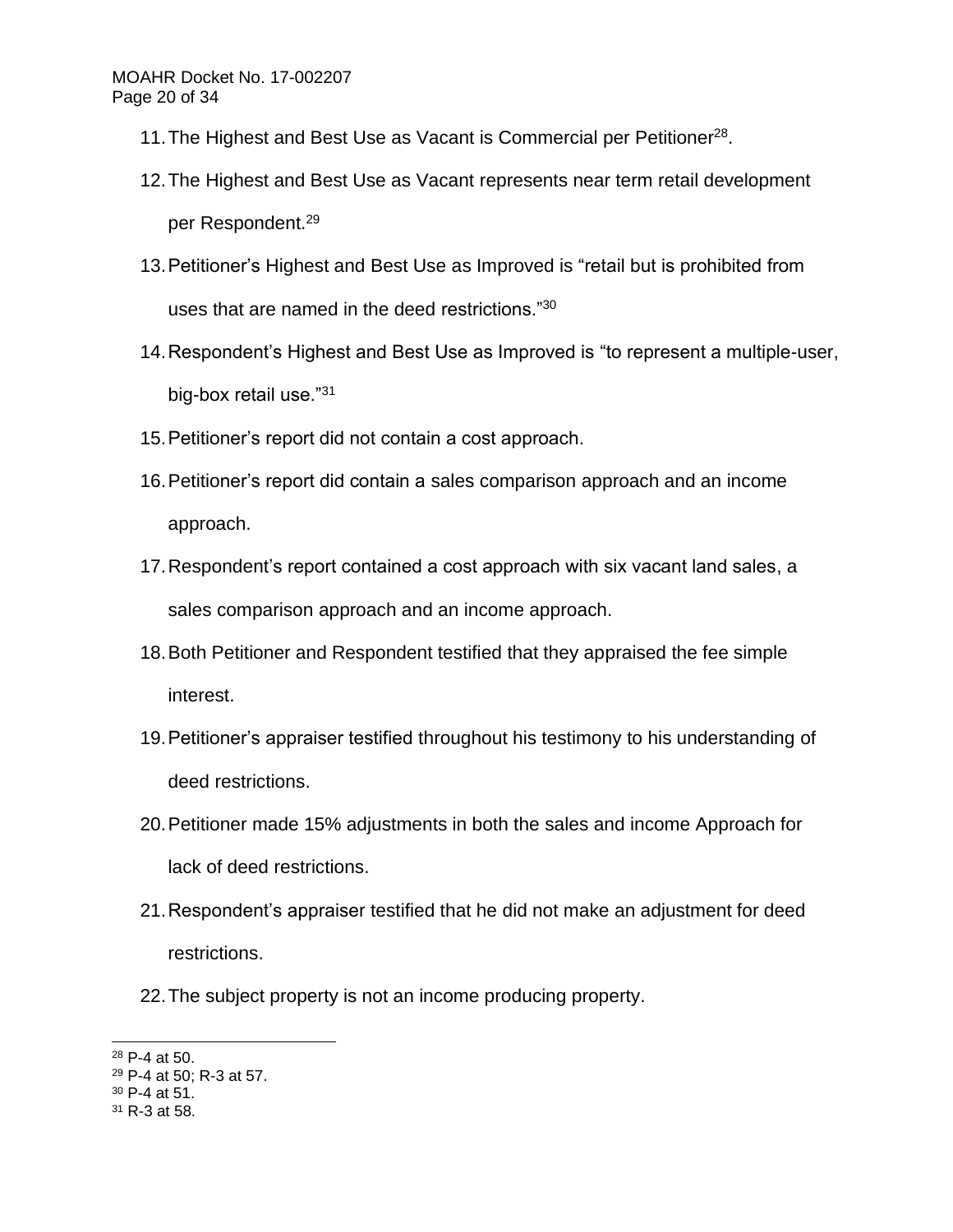23.The property record card for the subject property indicates values of \$6,931,941 and \$7,015,271 for 2017 and 2018 respectively.

## CONCLUSIONS OF LAW

The assessment of real and personal property in Michigan is governed by the constitutional standard that such property shall not be assessed in excess of 50% of its true cash value.<sup>32</sup>

The legislature shall provide for the uniform general ad valorem taxation of real and tangible personal property not exempt by law except for taxes levied for school operating purposes. The legislature shall provide for the determination of true cash value of such property; the proportion of true cash value at which such property shall be uniformly assessed, which shall not  $\dots$  exceed 50 percent.  $\dots$  33

The Michigan Legislature has defined "true cash value" to mean:

The usual selling price at the place where the property to which the term is applied is at the time of assessment, being the price that could be obtained for the property at private sale, and not at auction sale except as otherwise provided in this section, or at forced sale.<sup>34</sup>

The Michigan Supreme Court has determined that "[t]he concepts of 'true cash value' and 'fair market value' . . . are synonymous."35

"By provisions of [MCL] 205.737(1) . . . , the Legislature requires the Tax Tribunal to make a finding of true cash value in arriving at its determination of a lawful property

<sup>32</sup> See MCL 211.27a.

<sup>33</sup> Const 1963, art 9, sec 3.

<sup>34</sup> MCL 211.27(1).

*<sup>35</sup> CAF Investment Co v Michigan State Tax Comm*, 392 Mich 442, 450; 221 NW2d 588 (1974).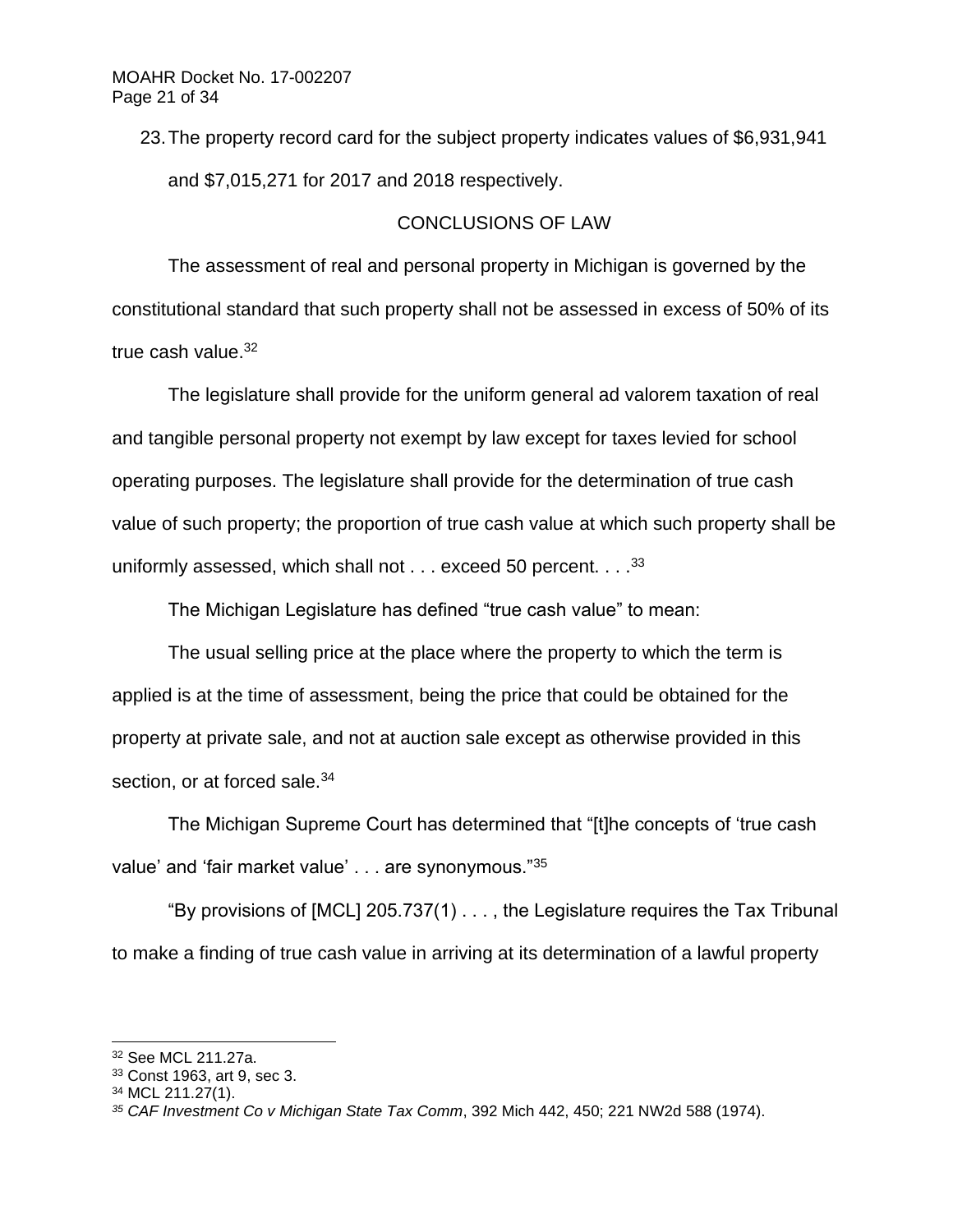assessment."<sup>36</sup> The Tribunal is not bound to accept either of the parties' theories of valuation.<sup>37</sup> "It is the Tax Tribunal's duty to determine which approaches are useful in providing the most accurate valuation under the individual circumstances of each case."<sup>38</sup> In that regard, the Tribunal "may accept one theory and reject the other, it may reject both theories, or it may utilize a combination of both in arriving at its determination."<sup>39</sup>

A proceeding before the Tax Tribunal is original, independent, and de novo. $40$ The Tribunal's factual findings must be supported "by competent, material, and substantial evidence."<sup>41</sup> "Substantial evidence must be more than a scintilla of evidence, although it may be substantially less than a preponderance of the evidence."<sup>42</sup>

"The petitioner has the burden of proof in establishing the true cash value of the property."<sup>43</sup> "This burden encompasses two separate concepts: (1) the burden of persuasion, which does not shift during the course of the hearing, and (2) the burden of going forward with the evidence, which may shift to the opposing party."<sup>44</sup>

The three most common approaches to valuation are the capitalization of income approach, the sales comparison, or market, approach, and the cost-less-depreciation approach.<sup>45</sup> "The market approach is the only valuation method that directly reflects the

<sup>36</sup> *Alhi Dev Co v Orion Twp*, 110 Mich App 764, 767; 314 NW2d 479 (1981).

<sup>37</sup> *Teledyne Continental Motors v Muskegon Twp,* 145 Mich App 749, 754; 378 NW2d 590 (1985).

<sup>38</sup> *Meadowlanes Ltd Dividend Housing Ass'n v Holland,* 437 Mich 473, 485; 473 NW2d 636 (1991).

<sup>39</sup> *Jones & Laughlin Steel Corp v City of Warren*, 193 Mich App 348, 356; 483 NW2d 416 (1992). <sup>40</sup> MCL 205.735a(2).

<sup>41</sup> *Dow Chemical Co v Dep't of Treasury*, 185 Mich App 458, 462-463; 462 NW2d 765 (1990).

<sup>42</sup> *Jones & Laughlin Steel Corp, supra* at 352-353.

<sup>43</sup> MCL 205.737(3).

<sup>44</sup> *Jones & Laughlin Steel Corp, supra* at 354-355.

<sup>45</sup> *Meadowlanes, supra* at 484-485; *Pantlind Hotel Co v State Tax Comm*, 3 Mich App 170, 176; 141 NW2d 699 (1966), aff'd 380 Mich 390 (1968).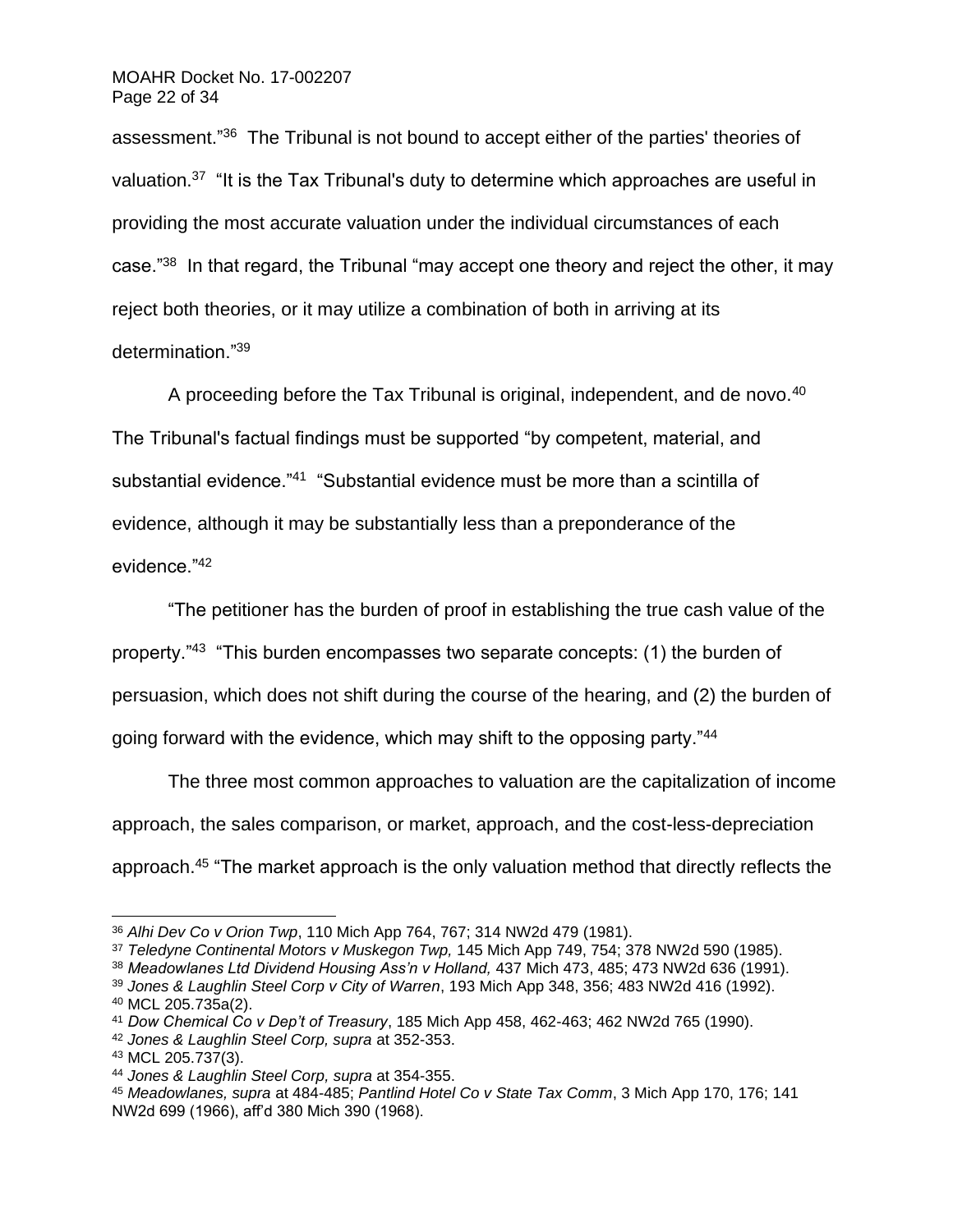#### MOAHR Docket No. 17-002207 Page 23 of 34

balance of supply and demand for property in marketplace trading."<sup>46</sup> The Tribunal is under a duty to apply its own expertise to the facts of the case to determine the appropriate method of arriving at the true cash value of the property, utilizing an approach that provides the most accurate valuation under the circumstances.<sup>47</sup> Regardless of the valuation approach employed, the final valuation determined must represent the usual price for which the subject would sell.<sup>48</sup>

 Both valuation experts employed the sales approach and income approaches to value, in addition, Respondent also utilized a cost approach. That is where the similarities ended. Petitioner's expert adjusted the sales a negative fifteen percent for property rights (because the subject has a deed restriction). Unfortunately, the calculation or source of the 15% deduction was not properly explained or supported by Petitioner's expert as "the adjustments are based upon discussions with market participants as well as our experience,"<sup>49</sup> and those discussions were not documented. As such, the Tribunal finds that there was no conclusive evidence of the basis for Mr. Bur's decreasing all of the sale properties by 15%. Mr. Bur was not clear in his understanding of deed restrictions, as well as who has the authority to remove the restrictions. He was aware that the purpose of the deed restriction was to prohibit certain uses of the property. For example, Walmart did not want competing stores within 10 to 20 miles. Mr. Bur agreed that self-imposed deed restrictions may artificially reduce the true cash value of property.<sup>50</sup>

<sup>46</sup> *Jones & Laughlin Steel Corp, supra* at 353 (citing *Antisdale v City of Galesburg*, 420 Mich 265; 362 NW2d 632 (1984) at 276 n 1).

<sup>47</sup> *Antisdale, supra* at 277.

<sup>48</sup> See *Meadowlanes Ltd Dividend Housing Ass'n v Holland*, 437 Mich 473, 485; 473 NW2d 636 (1991). <sup>49</sup> P-4 at 62.

<sup>50</sup> Tr7 at 122.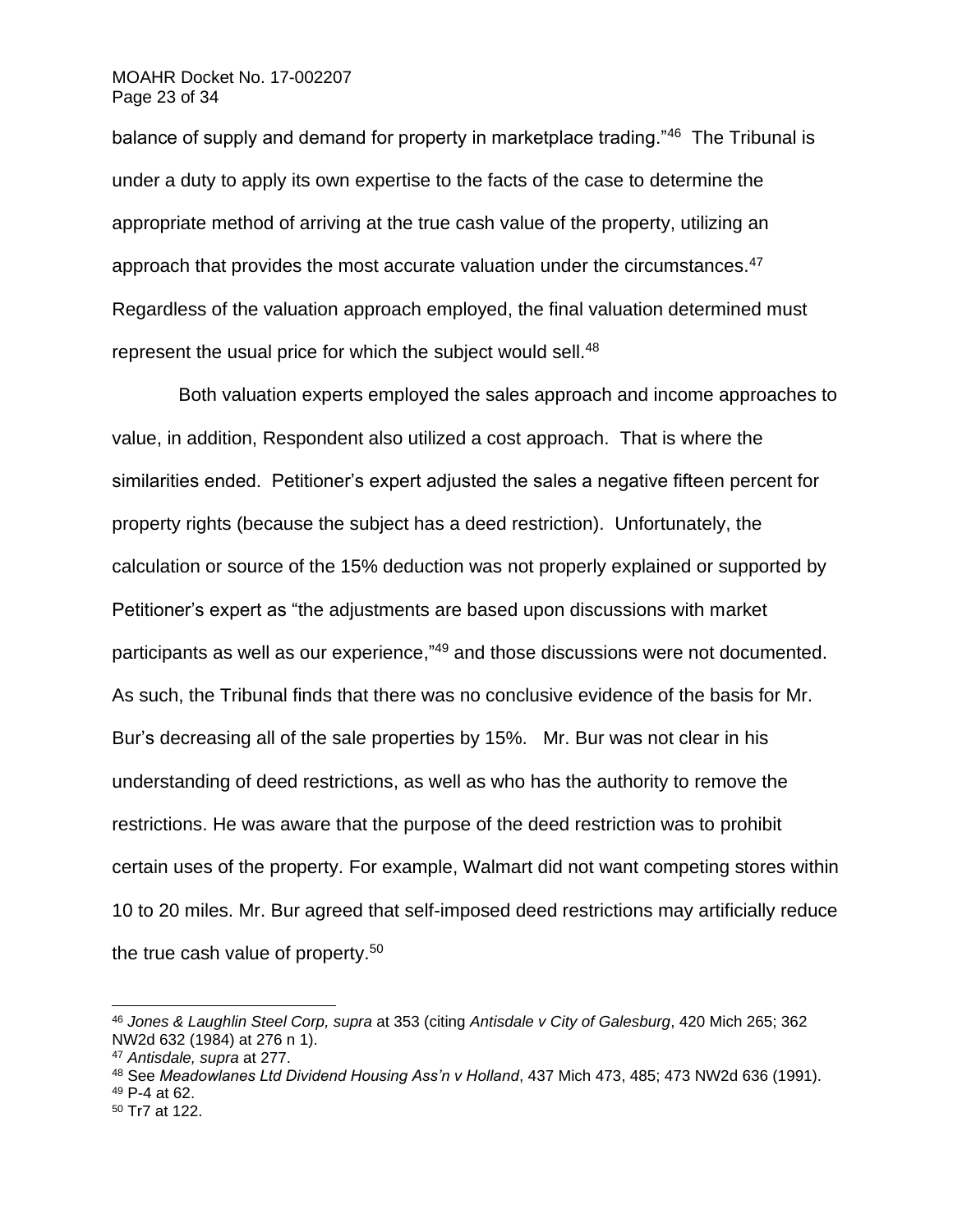#### MOAHR Docket No. 17-002207 Page 24 of 34

Notwithstanding the above, Petitioner's comparable sales other than the subject property had gross adjustments of more than 50%. The sales were all constructed in the 1990's. It is unclear why Petitioner adjusted the subject's sale 10% for age. Sale 1 and Sale 5 were deemed to be most like the subject property. Both sales were vacant at the time of the sale. Sale 5 in Muskegon was listed for eight years with a deed restriction by the owner, and the property sold when the restriction was removed. Rebuttal testimony indicated that this was not in a comparable retail area as the subject and should not be considered as it simply was not as vibrant a market as the subject property. This Tribunal agrees that Muskegon is not as vibrant a retail market as the subject area, based on traffic, income, and length of time on the market. Mr. Bur's final value in the sales comparison approach is \$4,480,000 (\$24 per square foot) as of December 31, 2017, with the most weight on Sales 1, 4 and 5. The Tribunal notes that Sale 4 is the subject property. While it is permissible to include the subject's sale, it defeats the purpose of the Principal of Substitution. "The principal of substitution holds that the value of a property tends to be set by the cost of acquiring a substitute or alternative property of similar utility and desirability within a reasonable amount of time." <sup>51</sup> That is Petitioner's Muskegon Sale 5 is found to be not comparable. Sale 1 (also vacant at the time of sale) had Gross Adjustments of 39.5% which resulted in an adjusted sale price of \$20.79 per square foot. The range of adjusted sale prices is from \$16.95 to \$24.59.

In contrast to Petitioner, Respondent did not adjust any of its comparables for the deed restriction, stating that the presence of a deed restriction in an unencumbered fee simple does not reduce the bundle of rights when measuring true cash value.

<sup>51</sup> Appraisal Institute, *The Appraisal of Real Estate* (Chicago: Appraisal Institute, 14th ed, 2013), p 379.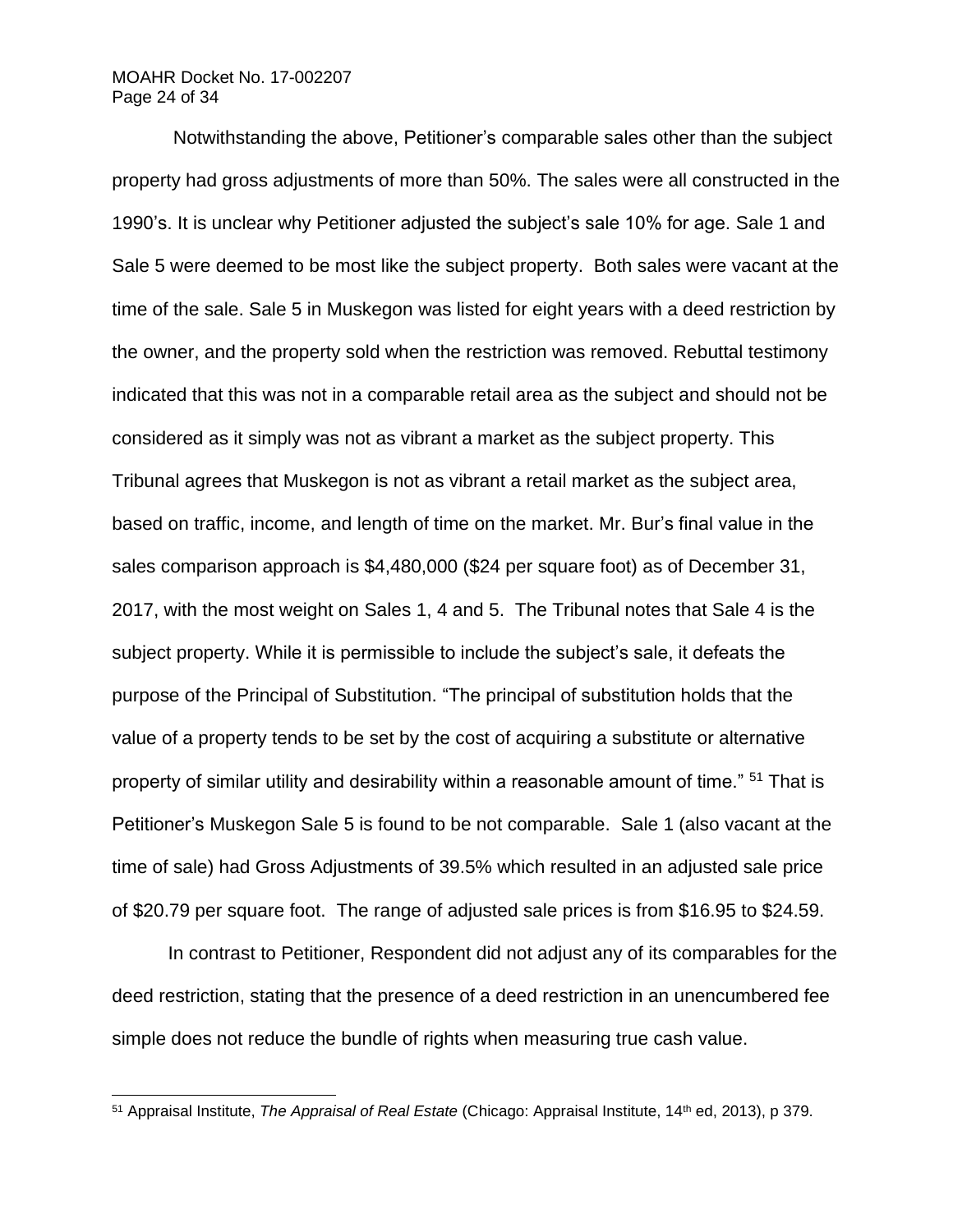#### MOAHR Docket No. 17-002207 Page 25 of 34

Respondent did not offer any evidence into the record to support this statement. The Tribunal finds that the treatment of deed restrictions here is distinguishable from that in Menard, Inc. v. Escanaba.<sup>52</sup> In Menard, the subject property was not subject to a deed restriction, but sales used as comparables were. This is the opposite of facts here—the subject property is subject to a deed restriction, and the comparable properties are not. In *Menard*, there was extensive discussion regarding the impact of a deed restriction on the true cash value of a property. Here, Petitioner and Respondent simply claim that the amount of such deed restriction is 15% or 0%, respectively. These percentages are not supported by the record.

Respondent's sales comparison approach utilized eight sales, with Sales 1, 4, and 6 adjusted for financing terms. These properties were leased at the time of sale. Sale 1 was a Lowe's Home Center at the time of the sale, Sale 4 was leased to JCPenney, and Sale 6 was a leased-fee purchase of a property that was leased to Kohl's. The remainder of the sales were vacant buildings. Respondent's adjusted sale prices ranged from \$50.54 to \$74.34, with the majority of the sales in the mid-\$50 per square foot range. Respondent's final 2017 conclusion for the sales comparison approach is \$7,760,000, or \$41.52 a square foot. This took into consideration the vacant 78,800-square-foot portion of the building.

Although not deed restricted, the common sale utilized by both parties, is 3541 Highland Road. It was a former Kmart store built in 1973 with 119,396 square feet and 13.92 acres. The buyer converted it to a U-Hall facility. It sold for \$4 million (\$33.13 sf) on January 8, 2018. Petitioner adjusted it for the fee simple, market trends, location,

<sup>52</sup> See *Menard, Inc v Escanaba*, 315 Mich App 512; 891 NW2d 1 (2016).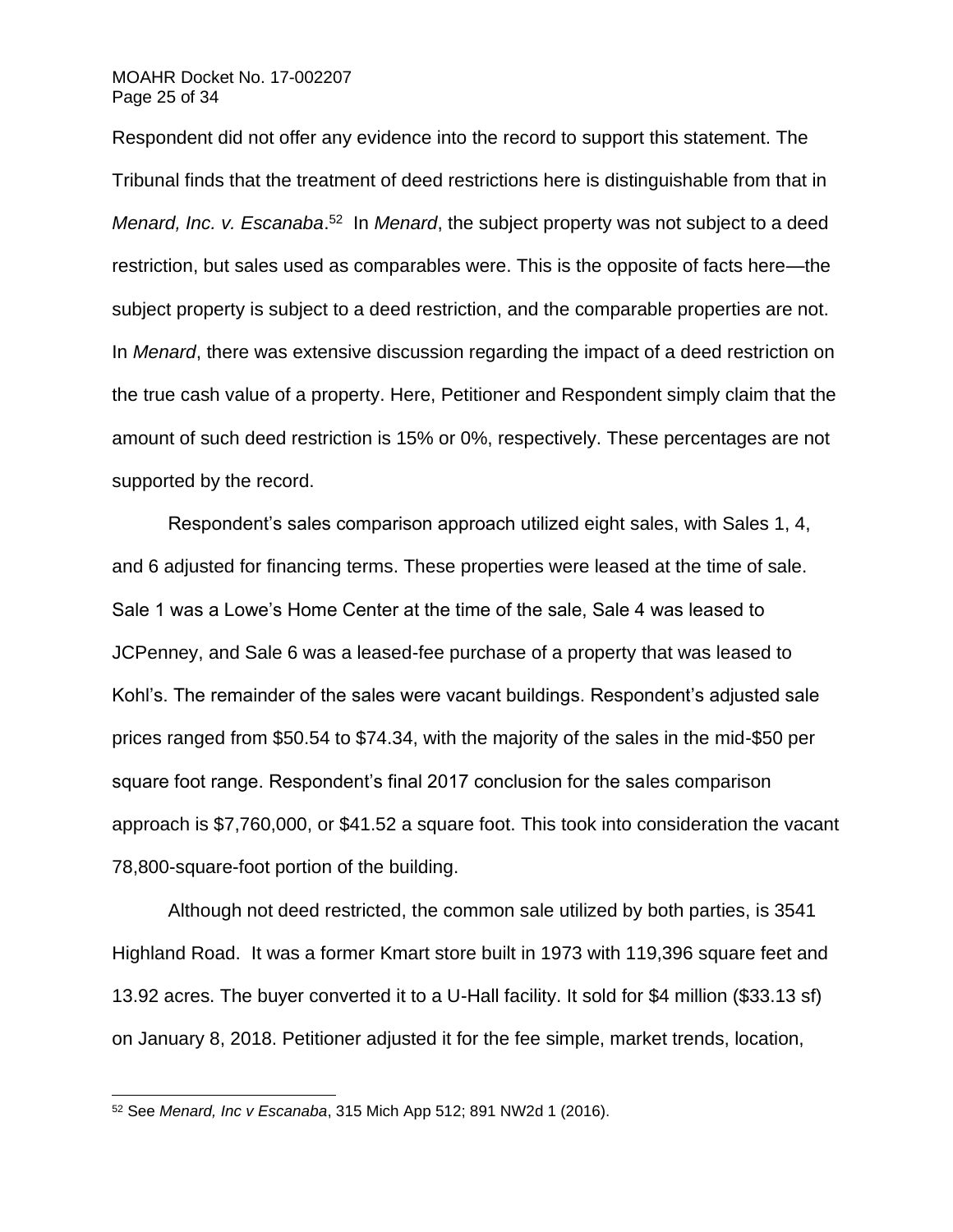#### MOAHR Docket No. 17-002207 Page 26 of 34

year built and, land-to-building ratio. Its gross adjustments were 75%, resulting in an adjusted per-square foot value of \$28.14. Respondent adjusted the subject property 3% for market conditions, 4% for location, 2.5% for building size, and 36% for age and condition (based on MVS), for a total cumulative adjustment of 62.5%, resulting in \$52.81 per square foot. The Tribunal finds that Petitioner's adjustment of 25% for location is extreme and replaces that adjustment with Respondent's 5% adjustment. Petitioner's land-to-building ratio is less than the subject property's and should have been a +5% adjustment instead of a negative adjustment.

Considering both Petitioner and Respondent's adjustments for the common sale results in an adjusted \$35.45 per square foot to equal \$6.6 million (rounded) for tax year 2017 and 38.46 per square foot to equal \$7.2 million (rounded) for the 2018 tax year. The disparity between the Petitioner's and Respondent's resulting values for the common sale leaves this Tribunal pondering what were the appraisers thinking and why they couldn't have discerned how to use the common sale in the final analysis.

The income approach was the next approach used by both parties. Petitioner has four comparables, and Respondent has 12 comparables. They have one comparable in common, which is Petitioner's comp 1 and Respondent's comp 11. The parties agree that the rent was \$4.75 per square foot before adjustments. Petitioner does not show the adjustments on a grid but shows the estimated final rent for all four of its comparables to be reconciled at \$3.70 per square foot. Each party differed to the actual total annual rent, vacancy and credit, an effective gross income, and a slightly different overall rate. Petitioner, however, utilized a below-the-line deduction for lease-up costs of \$1,330,000 in tax year 2017. Petitioner, utilizing the 75,000-square-foot vacant space at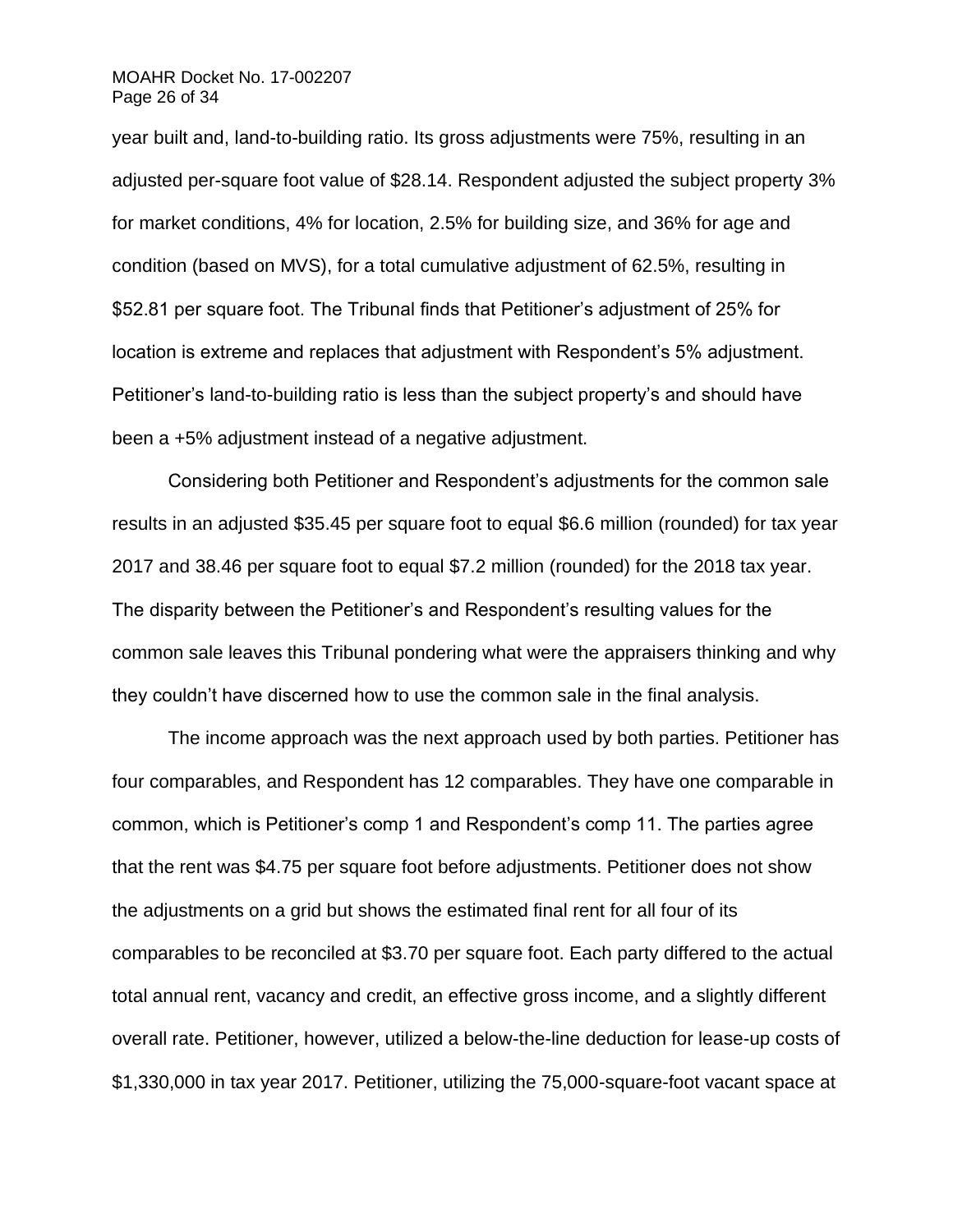#### MOAHR Docket No. 17-002207 Page 27 of 34

market rent, deducted leasing commissions at a rate of 5% for five years, resulting in expenses of \$69,375. Further, Petitioner deducted for lost profits that the landlord would have to cover until the space was rented in the amounts of \$162,375 in year 1 and \$208,455 in year 2, resulting in respective totals of \$696,750 and \$687,405. Mr. Bur then added together those totals for a grand total of \$1,380,000, which was then deducted from \$5,745,195, resulting in the true cash value of \$4,420,000.

The Tribunal finds that utilizing 5% vacancy (found in Mr. Bur's grid)<sup>53</sup> adjusts the vacancy and credit loss to a \$34,551 deduction, which then results in a net operating income of \$563,109, which when capitalized yields a value of \$6,120,000. The one year lease-up commission of \$13,875 and the estimated \$187,500 in expenses as a deduction result in an amended true cash value of 5.9 million or \$31.47 per square foot for tax year 2017; and of \$6.1 million or \$32.63 per square foot for tax year 2018.

Respondent in its income approach considered the subject's relevant three-mile demographics, including a population of 12,106, 4,232 households, median household income of \$96,864, and consumer spending per capita of \$11.71. Rent modifications were based on the same economic fundamentals as the subject. Respondent's Comp 11 resulted in a final per-square foot value of \$5.80, an overall concluded rent of \$6.00 per square foot for the Rural King space, and \$6.10 per square foot for the 78,800 square-foot space to equal a total gross income of \$1,129,214. Respondent deducts percentage rent cam and insurance recovery for a potential gross income of \$8.86 per square foot, or \$1,656,030. Operating expenses are insurance, CAM, management fee, owner's expense, and capital reserve for a total expense of \$635,104. The net operating

<sup>53</sup> P-4 at p75.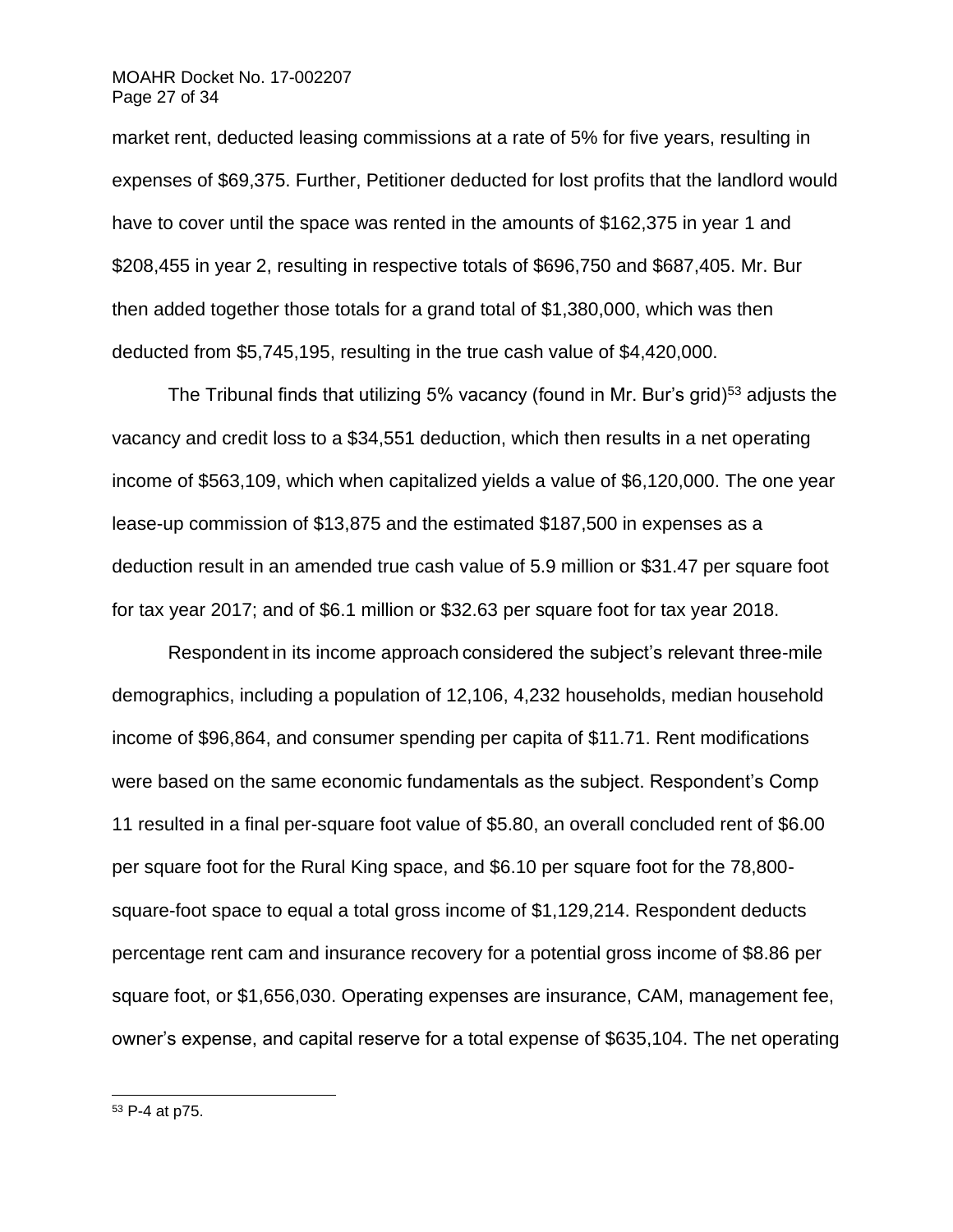income is \$930,454, capitalized at 8.50% to equal \$10,946,519, a deduction of \$2,240,346 for vacant space absorption, resulting in an indicated value for 2017 of \$8.7 million (\$45.54 per square foot). Tax year 2018 resulted in an indicated true cash value of \$8.9 million (\$47.62 per square foot).

The Tribunal finds that the subject property is not an income-producing property, nevertheless the income approach was considered and given the weight it deserves.

Respondent's cost approach began with six vacant land sales, which indicated \$4.49 per square foot value for land.<sup>54</sup> Respondent did a replacement cost new for a warehouse discount store using 50% low cost and 50% average cost quality construction. Mr. Widmer's December 31, 2016 cost per square foot was \$72.06 or \$13,466,448 with the December 31, 2017 cost per square foot \$72.72 or \$13,590,315.

The values indicated by Respondent's cost approach are outliers when compared to values arrived at through other approaches, which all fall within a close range. The values indicated by the cost approach are also inconsistent with the recent sale price of the subject property. Further, the improvements on the subject property are 9 years old, causing the subjective depreciation portion of the cost approach formula to account for a larger portion of the total value conclusion. For these reasons, Respondent's cost approach is given no weight in the conclusion of value.

The assessor's property record card was admitted into evidence by stipulation of the parties. Although the property record card was admitted without specific evidence supporting the economic condition factor (ECF) and the land value contained within, the

<sup>54</sup> Respondent contends that this information came from MVS, Section 13, page 28 from May 2016 for a warehouse discount store as used to cost out the components of the subject property.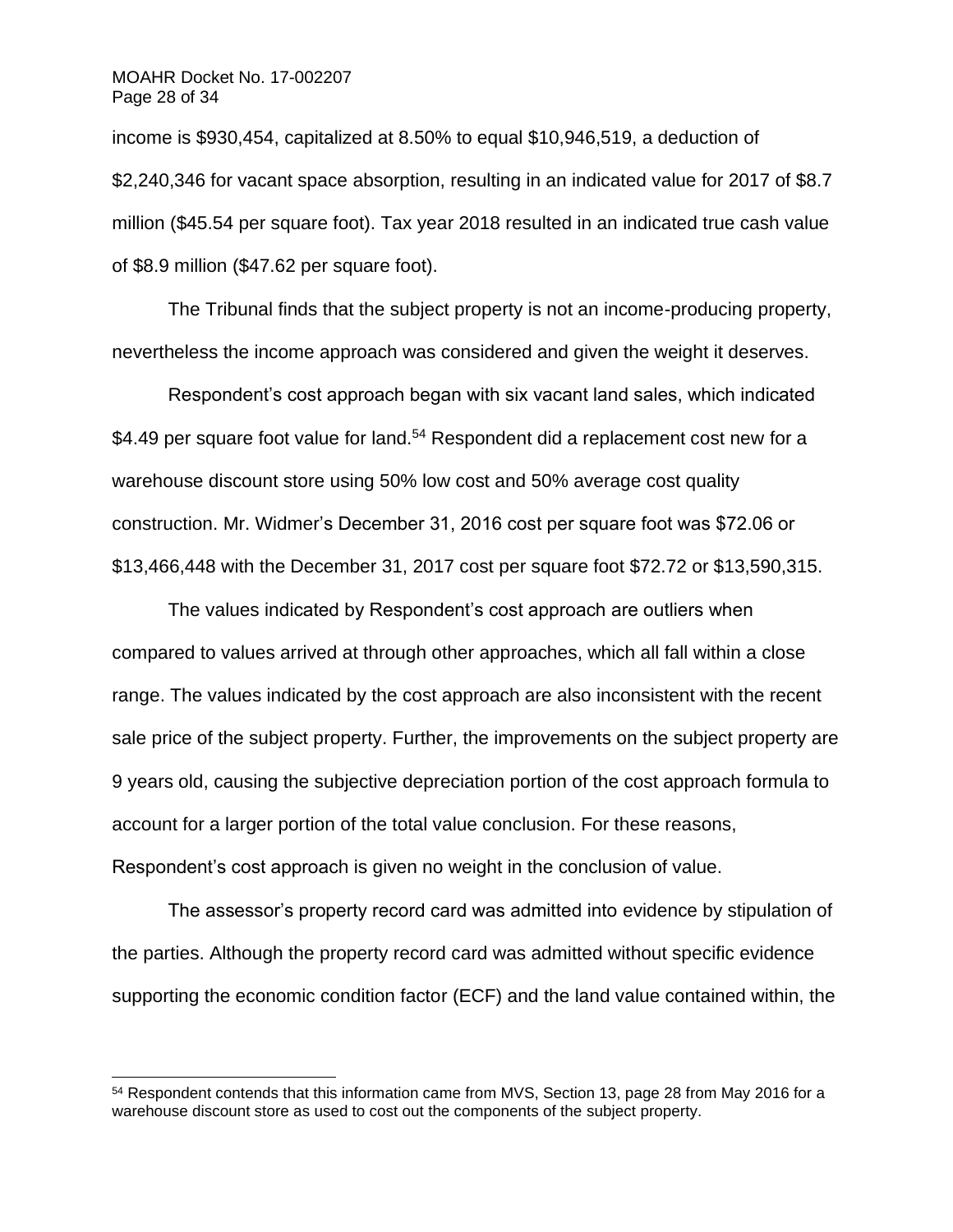### MOAHR Docket No. 17-002207 Page 29 of 34

Tribunal finds the property record card reliable because the indicated value falls within the range indicated by the sales comparable and income approaches.

The property record cards for 2017 and 2018 were entered into evidence by stipulation of the parties.<sup>55</sup> The property record cards provide a cost approach valuation prepared by Respondent's assessor. Both property record cards included adjustments for a local economic condition factor (ECF) of 0.43. No evidence was admitted in support of this ECF, nor was any evidence of a land study admitted supporting the land values included in the property record cards. Support for these amounts would be needed for the Tribunal to give full weight to the property record cards. Despite this, the Tribunal finds the values indicated by the property record cards to be reliable because they fall within the range indicated by the sales comparable approach and income approach. As such, the property record cards tend to support the value conclusions reached under those approaches.

| 2017                                                                               | Sales |                                                | Income | Cost |  |
|------------------------------------------------------------------------------------|-------|------------------------------------------------|--------|------|--|
| l Petitioner                                                                       |       | $$22.00$   \$4,110,000   \$23.67   \$4,420,000 |        | N/A  |  |
| Respondent   \$41.52   \$7,760,000   \$42.27   \$7,900,000    72.06   \$13,466,488 |       |                                                |        |      |  |

The following is a recap of the parties' value contentions for each approach:

| 2018         | <b>Sales</b> |                 | Income  |                           | Cost  |              |
|--------------|--------------|-----------------|---------|---------------------------|-------|--------------|
| l Petitioner | \$23.97      | \$4,480,000     | \$23.67 | $\frac{1}{2}$ \$4,420,000 | N/A   |              |
| Respondent   | \$46.55      | $ $ \$8,700,000 |         | $$47.62$ $$8,900,000$     | 72.72 | \$13.590.315 |

| <b>Property Record Card</b> |                       |
|-----------------------------|-----------------------|
| 2017                        | $$37.12$ $$6,931,941$ |
| 2018                        | $$37.56$ $$7,015,271$ |

<sup>55</sup> R-1 and R-2.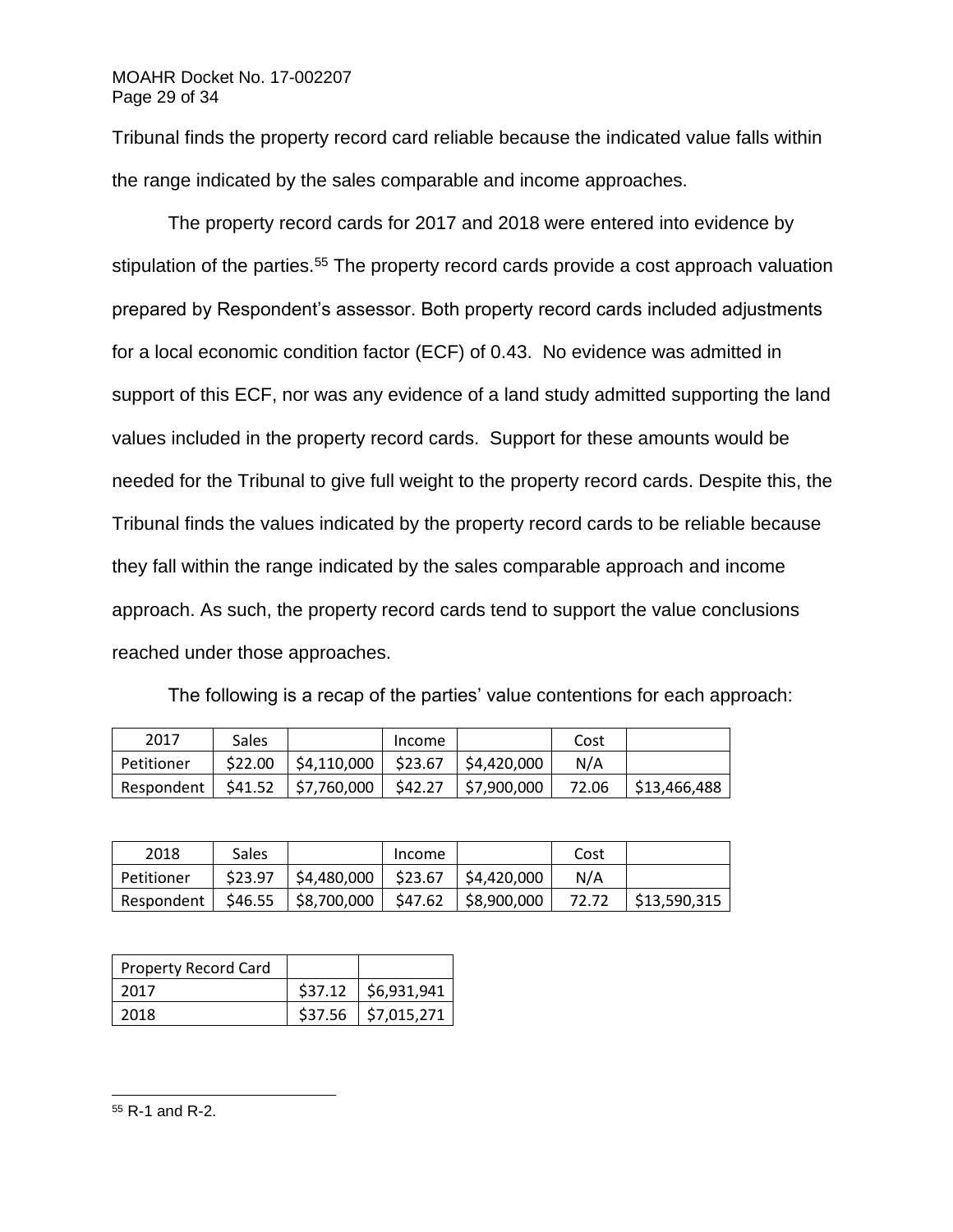MOAHR Docket No. 17-002207 Page 30 of 34

The large disparity in Respondent's cost approach with its other two approaches is troublesome to this Tribunal as it is unlikely given the deed restrictions, that the subject property would double in cost over the actual sale price from 2016.

The Tribunal has carefully considered all information provided, including some adjustments to Petitioner's information and to Respondent's information. The adjustments bring the sales and income approaches for both parties closer together.

No weight is given to Respondent's cost approach, as it does not reflect market value.

| 2017       | <b>Sales</b> |             | Income  |             | Cost<br>Approach |             |
|------------|--------------|-------------|---------|-------------|------------------|-------------|
| Petitioner | \$35.45      | \$6,600,000 | \$31.47 | \$5,900,000 |                  |             |
| Respondent | \$41.52      | \$7,760,000 | \$42.27 | \$7,900,000 |                  |             |
| Assessor   |              |             |         |             | \$37.12          | \$6,931,941 |

| 2018       | <b>Sales</b> |             | Income  |             | Cost<br>Approach |             |
|------------|--------------|-------------|---------|-------------|------------------|-------------|
| Petitioner | \$38.46      | \$7,200,000 | \$32.63 | \$6,100,000 |                  |             |
| Respondent | \$46.55      | \$8,700,000 | \$47.62 | \$8,900,000 |                  |             |
| Assessor   |              |             |         |             | \$37.56          | \$7,015,271 |

The Tribunal has carefully considered all of the information provided, including the assessment (based upon the cost approach), and some adjustments to Petitioner's information as to adjusted sales and income approach, and to Respondent's information, although no weight is given to Respondent's cost approach, as it does not reflect market value . The sales approach is the proper technique to utilize in determining the true cash value of the subject property. Because the values arrived at using the income approach are similar, the income approach even though the property is not an income producing property confirms the validity of the values arrived at using the sales comparable approach. The values indicated by the property record card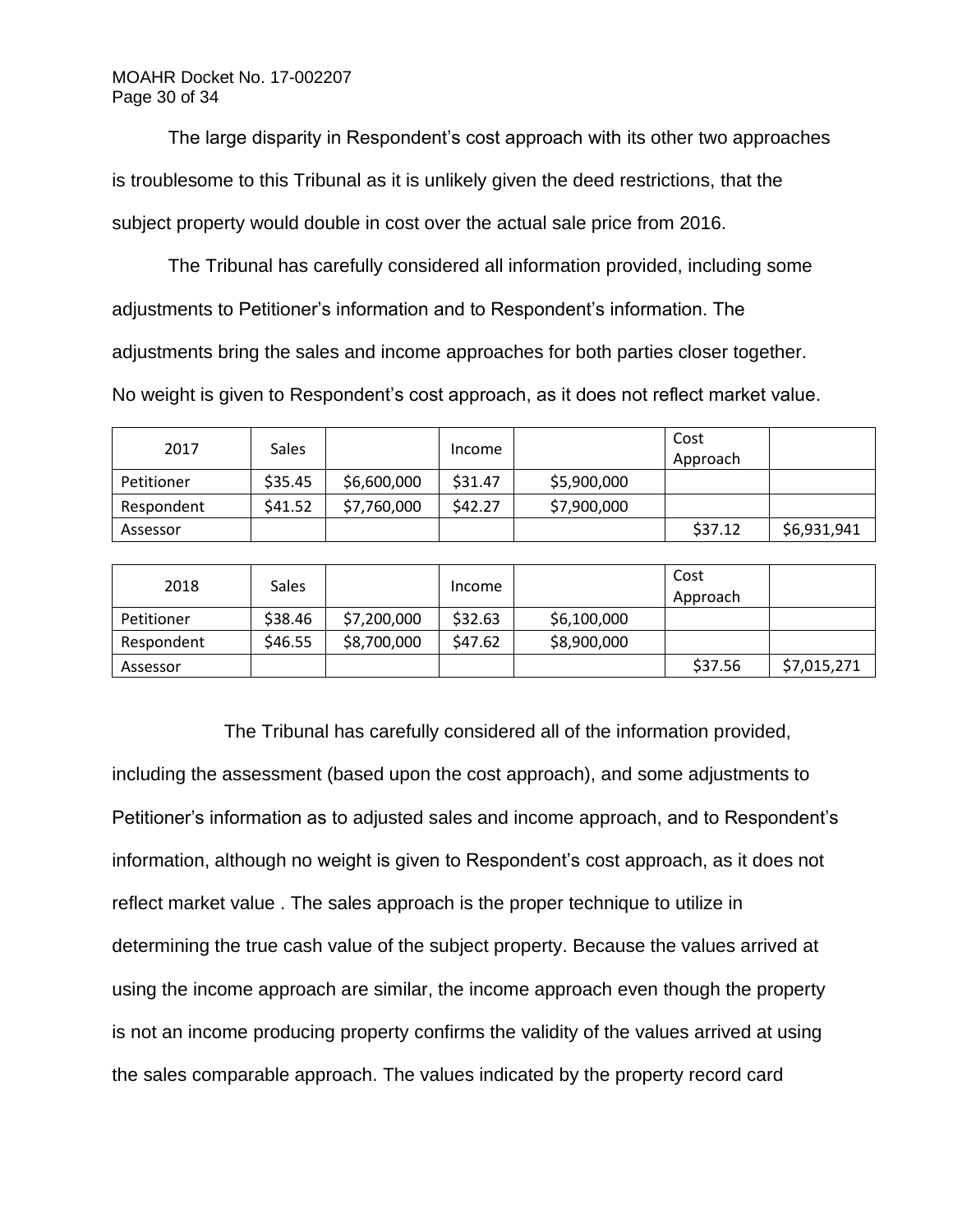#### MOAHR Docket No. 17-002207 Page 31 of 34

provide a further indication that the value of the subject property falls within a narrow range. The Tribunal finds that Respondent's \$7,760,000 sales comparison approach at \$41.52 per square foot is above market, and Petitioner's \$22 per square foot is below the market .<sup>56</sup> However, after consideration of the adjustments, the Tribunal finds a 2017 value of \$35.45 per square foot as indicated above for a total value of \$6.6 million and a value of \$38.46 per square foot for a total value of \$7.2 million for 2018 is properly bracketed by the parties' contentions.

The Tribunal finds the true cash value of the subject property is \$6,600,000 as of December 31, 2016 and is \$7,200,000 as of December 31, 2017 based upon the sales comparison approach.

### JUDGMENT

IT IS ORDERED that the property's state equalized and taxable values for the tax year(s) at issue are MODIFIED as set forth in the Introduction section of this Final Opinion and Judgment.

IT IS FURTHER ORDERED that the officer charged with maintaining the assessment rolls for the tax years at issue shall correct or cause the assessment rolls to be corrected to reflect the property's true cash and taxable values as finally shown in this Final Opinion and Judgment within 20 days of the entry of the Final Opinion and Judgment, subject to the processes of equalization. See MCL 205.755. To the extent that the final level of assessment for a given year has not yet been determined and

<sup>56</sup> R-13 \$4,175,000 or \$22.33 per square foot sale price July 1, 2016.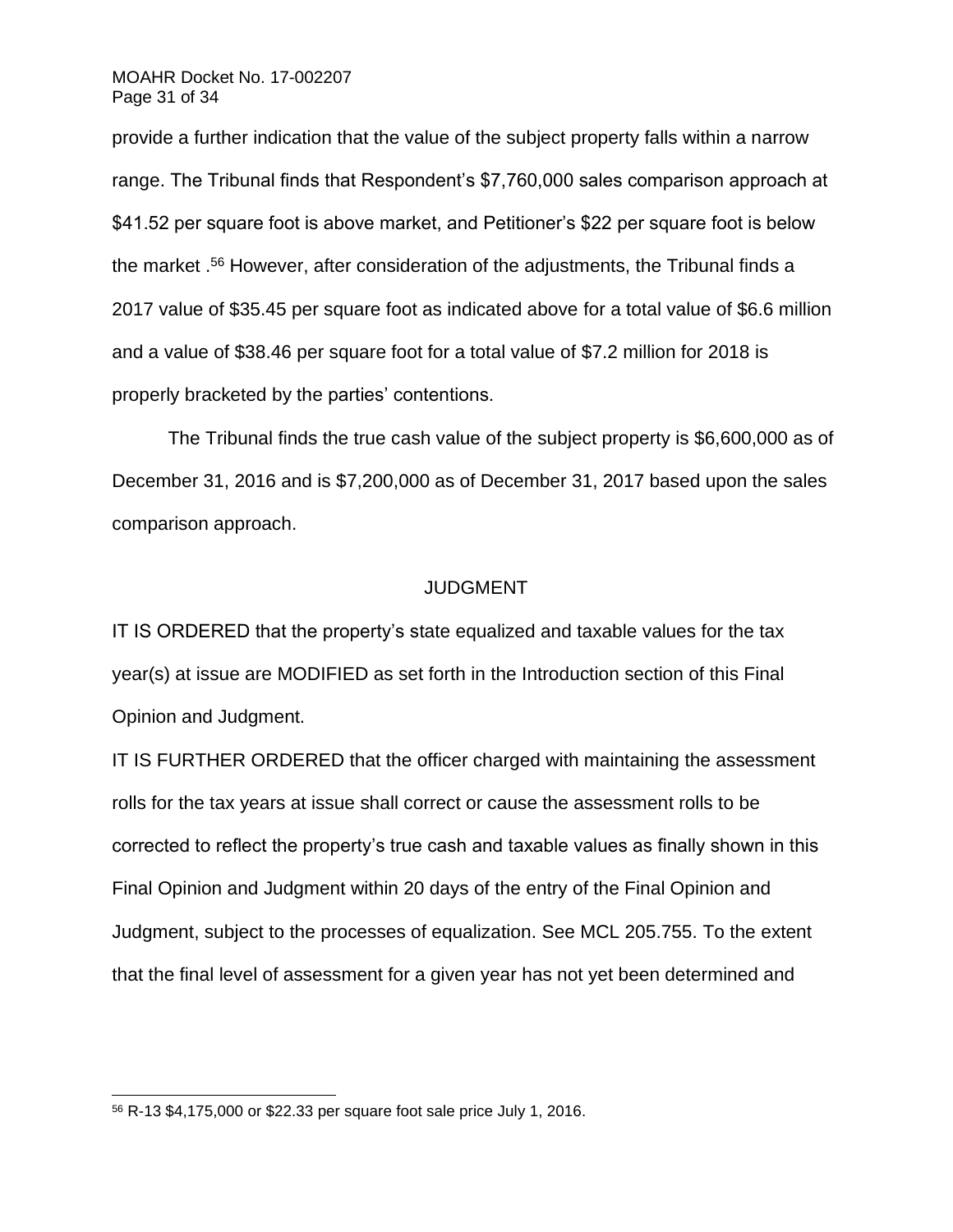### MOAHR Docket No. 17-002207 Page 32 of 34

published, the assessment rolls shall be corrected once the final level is published or becomes known.

IT IS FURTHER ORDERED that the officer charged with collecting or refunding the affected taxes shall collect taxes and any applicable interest or issue a refund within 28 days of entry of this Final Opinion and Judgment. If a refund is warranted, it shall include a proportionate share of any property tax administration fees paid and penalty and interest paid on delinquent taxes. The refund shall also separately indicate the amount of the taxes, fees, penalties, and interest being refunded. A sum determined by the Tribunal to have been unlawfully paid shall bear interest from the date of payment to the date of judgment, and the judgment shall bear interest to the date of its payment. A sum determined by the Tribunal to have been underpaid shall not bear interest for any time period prior to 28 days after the issuance of this Final Opinion and Judgment. Pursuant to MCL 205.737, interest shall accrue (i) after December 31, 2009, at the rate of 1.23% for calendar year 2010, (ii) after December 31, 2010, at the rate of 1.12% for calendar year 2011, (iii) after December 31, 2011, through June 30, 2012, at the rate of 1.09%, (iv) after June 30, 2012, through June 30, 2016, at the rate of 4.25%, (v) after June 30, 2016, through December 31, 2016, at the rate of 4.40%, (vi) after December 31, 2016, through June 30, 2017, at the rate of 4.50%, (vii) after June 30, 2017, through December 31, 2017, at the rate of 4.70%, (viii) after December 31, 2017, through June 30, 2018, at the rate of 5.15%, (ix) after June 30, 2018, through December 31, 2018, at the rate of 5.41%, (x) after December 31, 2018 through June 30, 2019, at the rate of 5.9%, and (xi) after June 30, 2019 through December 31, 2019, at the rate of 6.39%.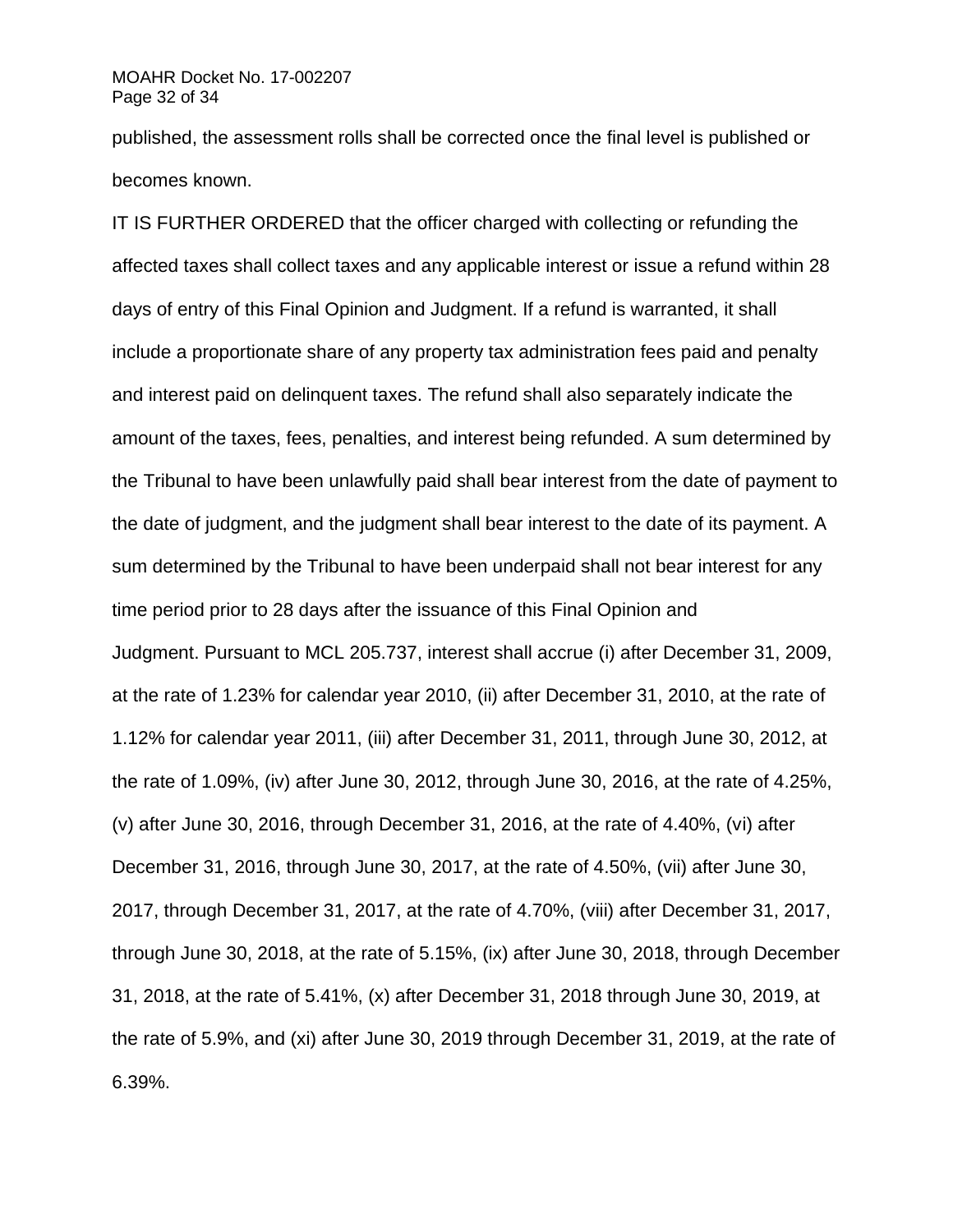This Final Opinion and Judgment resolves all pending claims in this matter and closes this case.

## APPEAL RIGHTS

If you disagree with the final decision in this case, you may file a motion for reconsideration with the Tribunal or a claim of appeal with the Michigan Court of Appeals.

A Motion for reconsideration must be filed with the required filing fee within 21 days from the date of entry of the final decision.<sup>57</sup> Because the final decision closes the case, the motion cannot be filed through the Tribunal's web-based e-filing system; it must be filed by mail or personal service. The fee for the filing of such motions is \$50.00 in the Entire Tribunal and \$25.00 in the Small Claims Division, unless the Small Claims decision relates to the valuation of property and the property had a principal residence exemption of at least 50% at the time the petition was filed or the decision relates to the grant or denial of a poverty exemption and, if so, there is no filing fee.<sup>58</sup> A copy of the motion must be served on the opposing party by mail or personal service or by email if the opposing party agrees to electronic service, and proof demonstrating that service must be submitted with the motion.<sup>59</sup> Responses to motions for reconsideration are prohibited and there are no oral arguments unless otherwise ordered by the Tribunal.<sup>60</sup> A claim of appeal must be filed with the appropriate filing fee. If the claim is filed within 21 days of the entry of the final decision, it is an "appeal by right." If the claim is filed

<sup>57</sup> See TTR 261 and 257.

<sup>58</sup> See TTR 217 and 267.

<sup>59</sup> See TTR 261 and 225.

<sup>60</sup> See TTR 261 and 257.